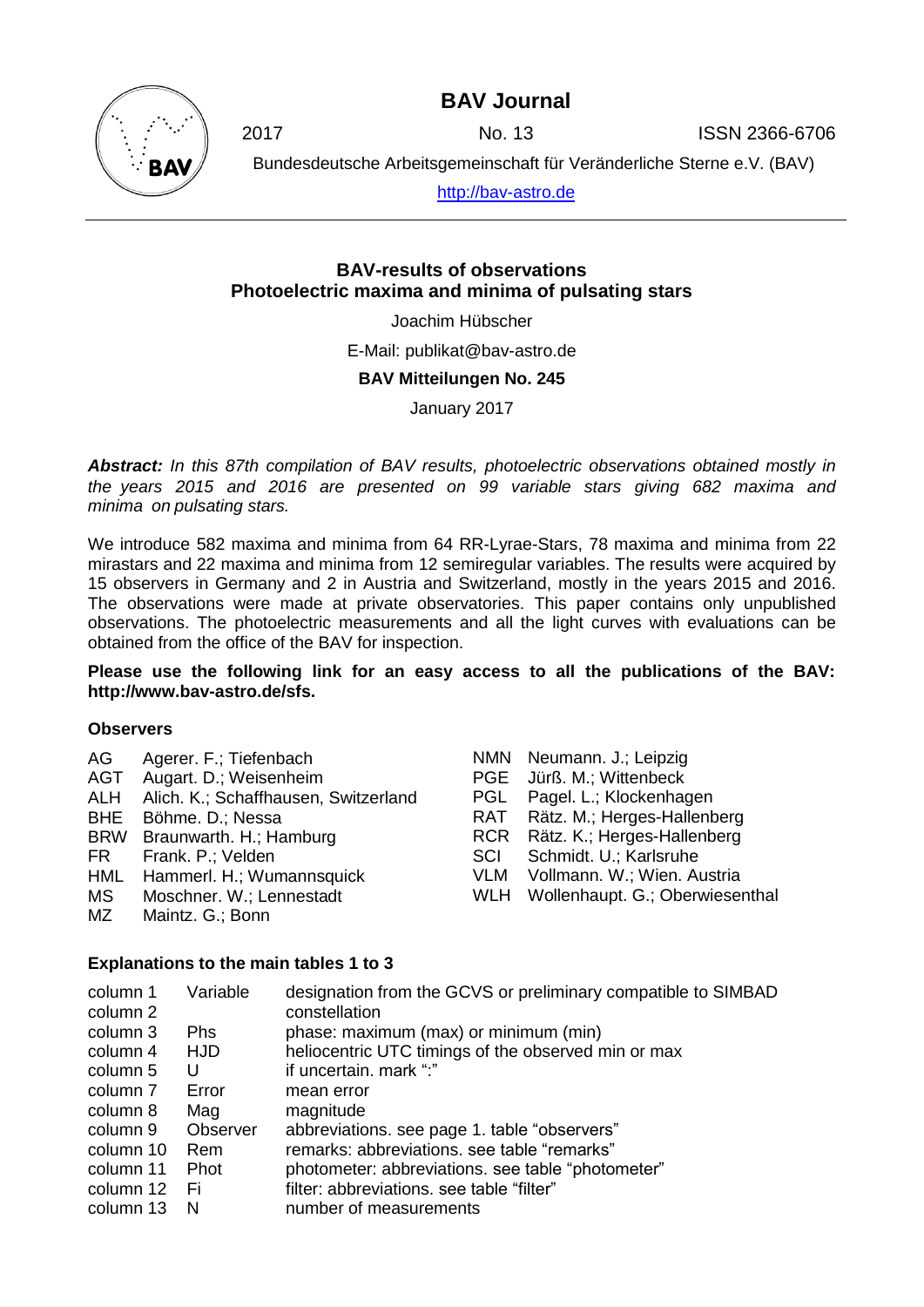| Variable         |     | Phs        | <b>HJD</b> | U | Error  | Mag    | <b>Observer</b> | Rem          | <b>Phot</b> | Fi                                          | N   |
|------------------|-----|------------|------------|---|--------|--------|-----------------|--------------|-------------|---------------------------------------------|-----|
| SW               | And | max        | 57328.473  |   | 0.001  |        | AG              |              | 5)          | $\mathord{\text{-}} \mathord{\text{\rm l}}$ | 59  |
| XX               | And | max        | 57278.529  |   | 0.001  |        | AG              |              | 5)          | $\mathord{\text{-}} \mathord{\text{\rm l}}$ | 54  |
| <b>FM</b>        | And | max        | 57361.4233 |   | 0.0010 |        | MZ              |              | 2)          | $\mathord{\text{-}} \mathord{\text{\rm l}}$ | 117 |
| V460             | And | max        | 57342.3519 |   | 0.0009 |        | <b>ALH</b>      |              | 3)          | V                                           | 495 |
|                  |     | min        | 57342.3769 |   | 0.0004 |        | <b>ALH</b>      |              | 3)          | V                                           | 495 |
|                  |     | max        | 57342.4258 |   | 0.0014 |        | <b>ALH</b>      |              | 3)          | V                                           | 495 |
|                  |     | min        | 57342.4525 |   | 0.0004 |        | <b>ALH</b>      |              | 3)          | V                                           | 495 |
|                  |     | max        | 57342.5045 |   | 0.0009 |        | <b>ALH</b>      |              | 3)          | V                                           | 495 |
|                  |     | min        | 57342.5279 |   | 0.0006 |        | <b>ALH</b>      |              | 3)          | V                                           | 495 |
|                  |     | max        | 57342.5774 |   | 0.0009 |        | <b>ALH</b>      |              | 3)          | V                                           | 495 |
|                  |     | min        | 57342.6016 |   | 0.0005 |        | <b>ALH</b>      |              | 3)          | V                                           | 495 |
| V516             | And | max        | 57305.524  |   | 0.001  |        | AG              |              | 5)          | -1                                          | 39  |
|                  |     | max        | 57328.684  |   | 0.005  |        | AG              |              | 5)          | $\mathbf{I}$                                | 56  |
| V <sub>524</sub> | And | min        | 57258.5190 |   | 0.0030 |        | <b>BRW</b>      |              | 11)         | V                                           | 87  |
| CY               | Aqr | max        | 57322.2746 |   | 0.0003 |        | MZ              |              | 2)          | $\mathord{\text{-}} \mathord{\text{\rm l}}$ | 62  |
|                  |     | max        | 57322.3365 |   | 0.0004 |        | MZ              |              | 2)          | $\mathbf{-}$                                | 62  |
|                  |     | max        | 57322.3990 |   | 0.0004 |        | MZ              |              | 2)          | -1                                          | 62  |
| AA               | Aql | max        | 57585.5246 |   | 0.0020 |        | <b>BRW</b>      |              | 11)         | V                                           | 111 |
| <b>OZ</b>        | Aql | max        | 57563.478  |   | 0.001  |        | AG              |              | 5)          | $\mathord{\text{-}} \mathord{\text{\rm l}}$ | 23  |
| V672             | Aql | max        | 57563.391  |   | 0.001  |        | AG              |              | 5)          | $\mathord{\text{-}} \mathord{\text{\rm l}}$ | 23  |
| V829             | Aql | max        | 57240.555  |   | 0.004  |        | AG              |              | 5)          | $\mathord{\text{-}} \mathord{\text{\rm l}}$ | 37  |
| V1070            | Aql | max        | 57580.521  |   | 0.001  |        | AG              |              | 5)          | -1                                          | 26  |
| RV               | Ari | max        | 57337.3622 |   | 0.0004 |        | <b>ALH</b>      |              | 3)          | V                                           | 530 |
|                  |     | min        | 57337.4199 |   | 0.0010 |        | <b>ALH</b>      |              | 3)          | V                                           | 530 |
|                  |     |            | 57337.4585 |   | 0.0006 |        | <b>ALH</b>      |              | 3)          | V                                           | 530 |
|                  |     | max<br>min | 57337.5223 |   | 0.0016 |        | ALH             |              | 3)          | V                                           | 530 |
|                  |     |            | 57337.5594 |   | 0.0009 |        | <b>ALH</b>      |              | 3)          | V                                           | 530 |
|                  |     | max        |            |   |        |        |                 |              |             |                                             |     |
| TY               | Ari | max        | 57361.2976 |   | 0.0010 |        | MZ              |              | 2)          | -1                                          | 117 |
| CD               | Ari | max        | 57287.555  |   | 0.001  |        | AG              |              | 5)          | -1                                          | 44  |
| <b>CR</b>        | Aur | max        | 54405.7108 |   | 0.0035 | 13.631 | <b>PGL</b>      | <b>SWASP</b> | 20)         |                                             | 204 |
|                  |     | max        | 54418.6930 |   | 0.0035 | 13.732 | <b>PGL</b>      | <b>SWASP</b> | 20)         |                                             | 59  |
|                  |     | max        | 54418.6982 |   | 0.0476 | 13.501 | <b>PGL</b>      | <b>SWASP</b> | (20)        |                                             | 120 |
|                  |     | max        | 54437.5749 |   | 0.0452 | 13.344 | <b>PGL</b>      | <b>SWASP</b> | 20)         |                                             | 111 |
|                  |     | max        | 54437.5777 |   | 0.0035 | 13.358 | <b>PGL</b>      | <b>SWASP</b> | 20)         |                                             | 111 |
|                  |     | max        | 54438.7562 |   | 0.0197 | 13.321 | <b>PGL</b>      | <b>SWASP</b> | 20)         |                                             | 67  |
|                  |     | max        | 54447.6193 |   | 0.0035 | 13.375 | <b>PGL</b>      | <b>SWASP</b> | 20)         |                                             | 72  |
| MV               | Aur | max        | 57383.322  |   | 0.001  |        | AG              |              | 5)          | -1                                          | 66  |
| PY               | Aur | max        | 57364.585  |   | 0.001  |        | AG              |              | 5)          | -1                                          | 90  |
| V651             | Aur | max        | 54407.6811 |   | 0.0240 | 12.743 | <b>PGL</b>      | <b>SWASP</b> | (20)        |                                             | 119 |
|                  |     | max        | 54407.6881 |   | 0.0035 | 12.751 | <b>PGE</b>      | <b>SWASP</b> | 20)         |                                             | 119 |
|                  |     | max        | 54420.6486 |   | 0.0035 | 12.777 | <b>PGE</b>      | <b>SWASP</b> | 20)         |                                             | 180 |
|                  |     | max        | 54420.6571 |   | 0.0656 | 12.778 | <b>PGL</b>      | <b>SWASP</b> | (20)        |                                             | 176 |
| V651             | Aur | max        | 54436.7047 |   | 0.0557 | 12.772 | <b>PGL</b>      | <b>SWASP</b> | 20)         |                                             | 196 |
|                  |     | max        | 54438.5713 |   | 0.0408 | 12.745 | <b>PGL</b>      | <b>SWASP</b> | 20)         |                                             | 146 |
|                  |     | max        | 54532.4656 |   | 0.0035 | 12.786 | <b>PGE</b>      | <b>SWASP</b> | (20)        |                                             | 133 |
|                  |     | max        | 54532.4685 |   | 0.0232 | 12.798 | <b>PGL</b>      | <b>SWASP</b> | (20)        |                                             | 132 |
| V653             | Aur | max        | 54067.5904 |   | 0.0116 | 11.776 | <b>PGL</b>      | <b>SWASP</b> | 20)         |                                             | 124 |
|                  |     | max        | 54068.7489 |   | 0.0069 | 11.696 | <b>PGL</b>      | <b>SWASP</b> | 20)         |                                             | 63  |
|                  |     | max        | 54085.5519 |   | 0.0186 | 11.792 | <b>PGL</b>      | <b>SWASP</b> | 20)         |                                             | 134 |
|                  |     | max        | 54092.5019 |   | 0.0050 | 11.787 | <b>PGL</b>      | <b>SWASP</b> | 20)         |                                             | 52  |
|                  |     | max        | 54099.4520 |   | 0.0066 | 11.765 | <b>PGL</b>      | <b>SWASP</b> | 20)         |                                             | 64  |
|                  |     | max        | 54100.6095 |   | 0.0125 | 11.787 | <b>PGL</b>      | <b>SWASP</b> | 20)         |                                             | 84  |
|                  |     | max        | 54111.6164 |   | 0.0121 | 11.799 | <b>PGL</b>      | <b>SWASP</b> | 20)         |                                             | 95  |
|                  |     | max        | 54114.5125 |   | 0.0054 | 11.767 | <b>PGL</b>      | <b>SWASP</b> | 20)         |                                             | 34  |
|                  |     | max        | 54118.5674 |   | 0.0044 | 11.740 | <b>PGL</b>      | <b>SWASP</b> | 20)         |                                             | 83  |
|                  |     | max        | 54122.6222 |   | 0.0060 | 11.679 | <b>PGL</b>      | <b>SWASP</b> | 20)         |                                             | 55  |
|                  |     | max        | 54135.3671 |   | 0.0126 | 11.756 | <b>PGL</b>      | <b>SWASP</b> | 20)         |                                             | 136 |
|                  |     | max        | 54143.4770 |   | 0.0091 | 11.649 | <b>PGL</b>      | <b>SWASP</b> | 20)         |                                             | 54  |
|                  |     | max        | 54150.4298 |   | 0.0046 | 11.760 | <b>PGL</b>      | <b>SWASP</b> | (20)        |                                             | 79  |
|                  |     | min        | 54154.4067 |   | 0.0042 | 12.840 | <b>PGL</b>      | <b>SWASP</b> | 20)         |                                             | 131 |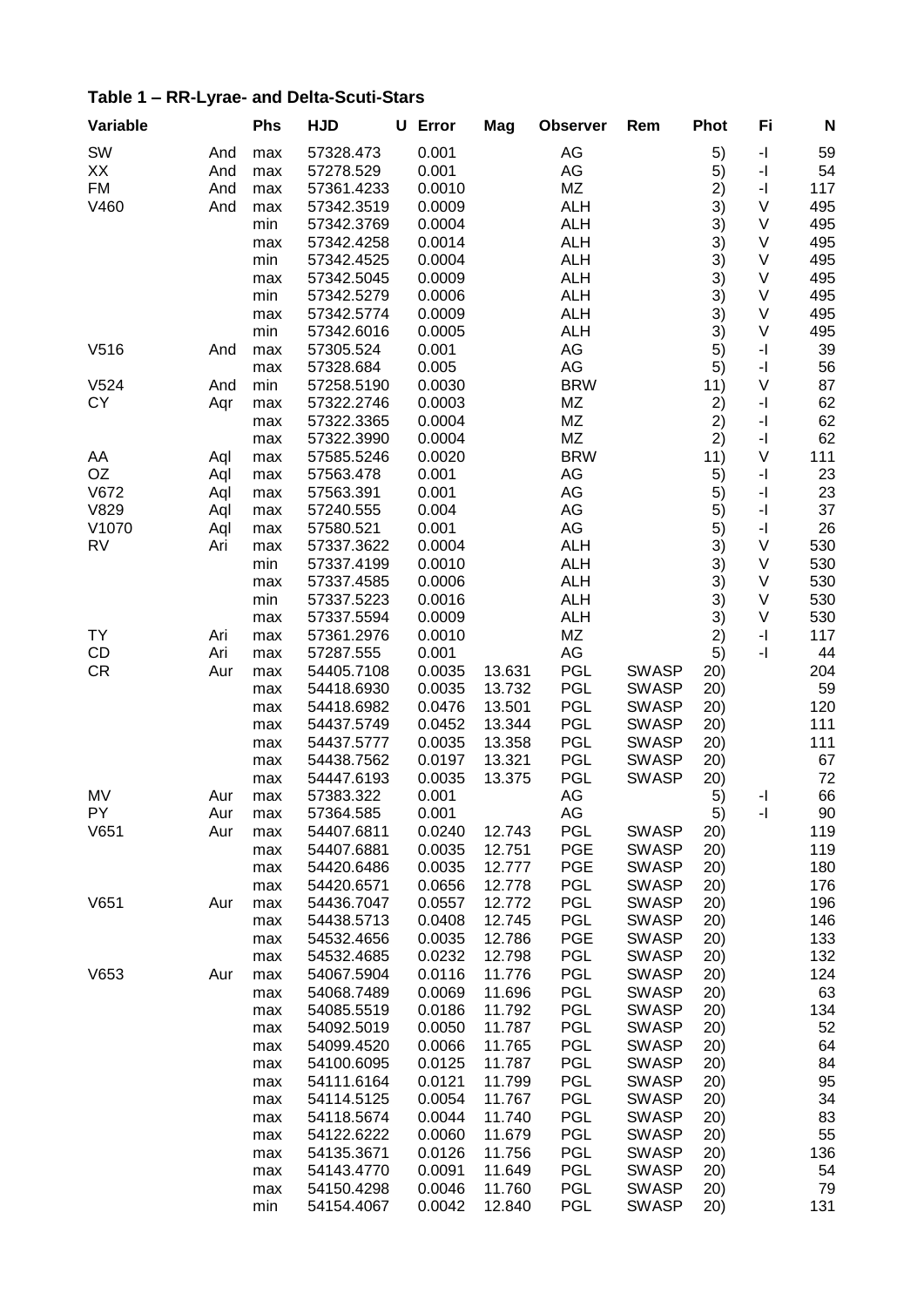| Variable  |     | <b>Phs</b> | <b>HJD</b>               | U Error          | Mag    | <b>Observer</b>          | Rem          | <b>Phot</b> | Fi                       | N          |
|-----------|-----|------------|--------------------------|------------------|--------|--------------------------|--------------|-------------|--------------------------|------------|
| V653      | Aur | max        | 54154.4838               | 0.0042           | 11.726 | <b>PGL</b>               | <b>SWASP</b> | 20)         |                          | 131        |
|           |     | max        | 54157.3843               | 0.0097           | 11.782 | <b>PGL</b>               | <b>SWASP</b> | 20)         |                          | 104        |
|           |     | min        | 54165.4147               | 0.0148           | 12.893 | <b>PGL</b>               | <b>SWASP</b> | 20)         |                          | 95         |
|           |     | max        | 54165.4904               | 0.0148           | 11.732 | <b>PGL</b>               | <b>SWASP</b> | 20)         |                          | 95         |
|           |     | max        | 54168.3869               | 0.0061           | 11.625 | <b>PGL</b>               | <b>SWASP</b> | 20)         |                          | 52         |
|           |     | max        | 54407.6353               | 0.0061           | 11.813 | <b>PGL</b>               | <b>SWASP</b> | 20)         |                          | 57         |
|           |     | max        | 54418.6396               | 0.0039           | 12.173 | <b>PGL</b>               | <b>SWASP</b> | 20)         |                          | 55         |
|           |     | max        | 54436.5983               | 0.0073           | 11.721 | <b>PGL</b>               | <b>SWASP</b> | 20)         |                          | 84         |
| V799      | Aur | max        | 56637.3363               | 0.0004           |        | <b>ALH</b>               |              | 3)          | V                        | 344        |
|           |     | min        | 56637.3840               | 0.0006           |        | <b>ALH</b>               |              | 3)          | V                        | 344        |
|           |     | max        | 56637.4117               | 0.0004           |        | <b>ALH</b>               |              | 3)          | V                        | 344        |
|           |     | min        | 56637.4597               | 0.0006<br>0.0004 |        | <b>ALH</b><br><b>ALH</b> |              | 3)          | V                        | 344        |
|           |     | max        | 56637.4879<br>57292.6141 | 0.0010           |        | <b>BRW</b>               |              | 3)<br>11)   | V<br>V                   | 344<br>136 |
|           |     | max<br>min | 57292.6626               | 0.0010           |        | <b>BRW</b>               |              | 11)         | V                        | 136        |
|           |     | max        | 57323.4342               | 0.0010           |        | <b>BRW</b>               |              | 11)         | V                        | 52         |
|           |     | max        | 57323.4343               | 0.0010           |        | <b>BRW</b>               |              | 11)         | B                        | 47         |
|           |     | min        | 57405.3609               | 0.0006           |        | <b>ALH</b>               |              | 3)          | V                        | 794        |
|           |     | max        | 57405.3892               | 0.0005           |        | <b>ALH</b>               |              | 3)          | V                        | 794        |
|           |     | min        | 57405.4365               | 0.0011           |        | <b>ALH</b>               |              | 3)          | V                        | 794        |
|           |     | max        | 57405.4652               | 0.0005           |        | <b>ALH</b>               |              | 3)          | V                        | 794        |
|           |     | min        | 57405.5130               | 0.0006           |        | <b>ALH</b>               |              | 3)          | V                        | 794        |
|           |     | max        | 57405.5410               | 0.0004           |        | <b>ALH</b>               |              | 3)          | V                        | 794        |
|           |     | min        | 57405.5891               | 0.0007           |        | <b>ALH</b>               |              | 3)          | V                        | 794        |
|           |     | max        | 57405.6174               | 0.0005           |        | <b>ALH</b>               |              | 3)          | V                        | 794        |
|           |     | max        | 57447.3210               | 0.0010           |        | <b>BRW</b>               |              | 11)         | V                        | 452        |
|           |     | max        | 57447.3974               | 0.0010           |        | <b>BRW</b>               |              | 11)         | V                        | 452        |
|           |     | max        | 57447.4724               | 0.0010           |        | <b>BRW</b>               |              | 11)         | V                        | 452        |
|           |     | max        | 57447.5491               | 0.0010           |        | <b>BRW</b>               |              | 11)         | V                        | 452        |
|           |     | max        | 57447.6255               | 0.0010           |        | <b>BRW</b>               |              | 11)         | V                        | 452        |
|           |     | max        | 57448.3102               | 0.0010           |        | <b>BRW</b>               |              | 11)         | V                        | 260        |
|           |     | max        | 57448.3859               | 0.0010           |        | <b>BRW</b>               |              | 11)         | V                        | 260        |
|           |     | max        | 57448.4632               | 0.0010           |        | <b>BRW</b>               |              | 11)         | V                        | 260        |
| <b>RS</b> | Boo | max        | 57128.554                | 0.001            |        | AG                       |              | 5)          | -1                       | 45         |
|           |     | max        | 57510.4299               | 0.0010           |        | <b>BRW</b>               |              | 11)         | V                        | 624        |
|           |     | max        | 57536.5000               | 0.0010           |        | <b>BRW</b>               |              | 11)         | V                        | 509        |
| <b>ST</b> | Boo | max        | 57134.483                | 0.001            |        | AG                       |              | 5)          | -1                       | 35         |
| SZ        | Boo | max        | 57500.572                | 0.001            |        | AG                       |              | 5)          | -1                       | 31         |
| TV        | Boo | max        | 57137.347                | 0.002            |        | AG                       |              | 5)          | -1                       | 37         |
|           |     | max        | 57474.603                | 0.001            |        | AG                       |              | 5)          | -1                       | 42         |
|           |     | max        | 57500.561                | 0.002            |        | AG                       |              | 5)          | -1                       | 45         |
| TW        | Boo | max        | 57133.351                | 0.002            |        | AG                       |              | 5)          | -1                       | 48         |
|           |     | max        | 57489.434                | 0.001            |        | AG                       |              | 5)          | -1                       | 45         |
|           |     | max        | 57499.5442               | 0.0010           |        | <b>BRW</b>               |              | 11)         | V<br>V                   | 154<br>484 |
|           |     | min        | 57506.3935<br>57506.4678 | 0.0019<br>0.0016 |        | <b>ALH</b><br><b>ALH</b> |              | 3)          | V                        | 484        |
|           |     | max        | 57514.4519               | 0.0020           |        | <b>BRW</b>               |              | 3)<br>11)   | V                        | 279        |
|           |     | max<br>max | 57514.5386               | 0.0020           |        | <b>BRW</b>               |              | 11)         | V                        | 279        |
|           |     | max        | 57547.4520               | 0.0100           |        | <b>BRW</b>               |              | 11)         | V                        | 162        |
| UU        | Boo | max        | 57464.479                | 0.001            |        | AG                       |              | 5)          | -1                       | 36         |
|           |     | max        | 57511.5453               | 0.0003           |        | SCI                      |              | 1)          | o                        | 108        |
| UY        | Boo | max        | 57522.4049               | 0.0020           |        | <b>BRW</b>               |              | 11)         | V                        | 176        |
| VX        | Boo | max        | 57517.422                | 0.001            |        | AG                       |              | 5)          | -1                       | 27         |
| VY        | Boo | max        | 57500.406                | 0.001            |        | AG                       |              | 5)          | $\overline{\phantom{a}}$ | 43         |
| WW        | Boo | max        | 53128.671                | 0.008            |        | MZ                       | <b>SWASP</b> | 20)         |                          | 75         |
|           |     | max        | 53129.630                | 0.009            |        | MZ                       | <b>SWASP</b> | 20)         |                          | 39         |
|           |     | max        | 53142.571                | 0.006            |        | MZ                       | <b>SWASP</b> | 20)         |                          | 42         |
|           |     | max        | 53143.521                | 0.004            |        | MZ                       | <b>SWASP</b> | 20)         |                          | 46         |
|           |     | max        | 53153.590                | 0.006            |        | MZ                       | <b>SWASP</b> | 20)         |                          | 72         |
|           |     | max        | 53155.503                | 0.006            |        | MZ                       | <b>SWASP</b> | (20)        |                          | 52         |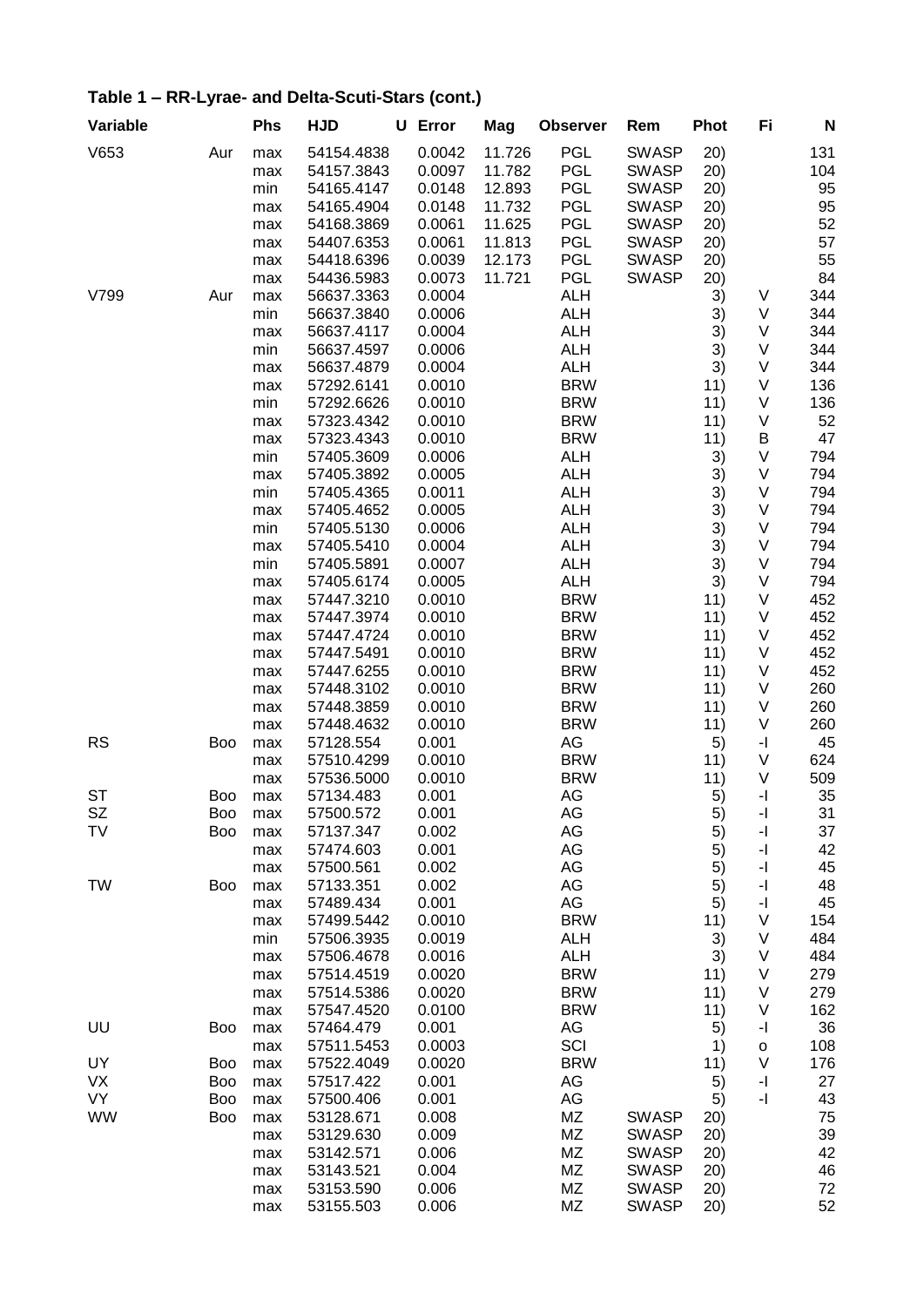| Variable  |            | Phs        | <b>HJD</b>             | <b>U</b> Error | Mag | <b>Observer</b> | Rem                          | <b>Phot</b> | Fi           | N        |
|-----------|------------|------------|------------------------|----------------|-----|-----------------|------------------------------|-------------|--------------|----------|
| <b>WW</b> | <b>Boo</b> | max        | 53165.576              | 0.006          |     | ΜZ              | <b>SWASP</b>                 | 20)         |              | 48       |
|           |            | max        | 53166.531              | 0.006          |     | MZ              | <b>SWASP</b>                 | 20)         |              | 47       |
|           |            | max        | 53167.491              | 0.005          |     | MZ              | <b>SWASP</b>                 | 20)         |              | 47       |
|           |            | max        | 53177.556              | 0.008          |     | ΜZ              | <b>SWASP</b>                 | 20)         |              | 18       |
|           |            | max        | 53178.509              | 0.007          |     | ΜZ              | <b>SWASP</b>                 | 20)         |              | 31       |
|           |            | max        | 53179.469              | 0.006          |     | ΜZ              | <b>SWASP</b>                 | 20)         |              | 39       |
|           |            | max        | 53180.428              | 0.006          |     | ΜZ              | <b>SWASP</b>                 | (20)        |              | 41       |
|           |            | max        | 53190.490              | 0.008          |     | ΜZ              | <b>SWASP</b>                 | 20)         |              | 31       |
|           |            | max        | 53202.474              | 0.008          |     | ΜZ              | <b>SWASP</b>                 | 20)         |              | 21       |
|           |            | max        | 53227.396              | 0.010          |     | ΜZ              | <b>SWASP</b>                 | 20)         |              | 16       |
|           |            | max        | 53833.663              | 0.007          |     | MZ              | <b>SWASP</b>                 | 20)         |              | 49       |
|           |            | max        | 53856.667              | 0.007          |     | MZ              | <b>SWASP</b>                 | (20)        |              | 47       |
|           |            | max        | 53884.468              | 0.010          |     | MZ              | <b>SWASP</b>                 | (20)        |              | 40       |
|           |            | max        | 53885.428              | 0.009          |     | MZ              | <b>SWASP</b>                 | 20)         |              | 51       |
|           |            | max        | 53908.432              | 0.009          |     | MZ              | <b>SWASP</b>                 | 20)         |              | 25       |
|           |            | max        | 54155.734              | 0.007          |     | MZ              | <b>SWASP</b>                 | 20)         |              | 98       |
|           |            | max        | 54156.694              | 0.007          |     | ΜZ              | <b>SWASP</b>                 | 20)         |              | 112      |
|           |            | max        | 54157.649              | 0.008          |     | ΜZ              | <b>SWASP</b>                 | 20)         |              | 110      |
|           |            | max        | 54158.639              | 0.010          |     | ΜZ              | <b>SWASP</b>                 | 20)         |              | 55       |
|           |            | max        | 54167.719              | 0.008          |     | ΜZ              | <b>SWASP</b>                 | 20)         |              | 71       |
|           |            | max        | 54191.682              | 0.009          |     | ΜZ              | <b>SWASP</b>                 | 20)         |              | 86       |
|           |            | max        | 54214.687              | 0.009          |     | MZ              | <b>SWASP</b>                 | 20)         |              | 61       |
|           |            | max        | 54215.646              | 0.009          |     | MZ              | <b>SWASP</b>                 | 20)         |              | 81       |
|           |            | max        | 54216.603              | 0.007          |     | MZ              | <b>SWASP</b>                 | (20)        |              | 109      |
|           |            | max        | 54218.518              | 0.007          |     | MZ              | <b>SWASP</b>                 | (20)        |              | 90       |
|           |            | max        | 54219.481              | 0.008          |     | ΜZ              | <b>SWASP</b>                 | 20)         |              | 88       |
|           |            | max        | 54226.666              | 0.007          |     | MZ              | <b>SWASP</b>                 | 20)         |              | 80       |
|           |            | max        | 54227.624              | 0.006          |     | MZ              | <b>SWASP</b>                 | 20)         |              | 87       |
|           |            | max        | 54230.502              | 0.006          |     | ΜZ              | <b>SWASP</b>                 | 20)         |              | 87       |
|           |            | max        | 54231.461              | 0.006          |     | ΜZ              | <b>SWASP</b>                 | 20)         |              | 87       |
|           |            | max        | 54232.426              | 0.007          |     | ΜZ              | <b>SWASP</b>                 | (20)        |              | 100      |
|           |            | max        | 54251.589              | 0.008          |     | ΜZ              | <b>SWASP</b>                 | 20)         |              | 62       |
|           |            | max        | 54254.463              | 0.006          |     | ΜZ              | <b>SWASP</b>                 | 20)         |              | 67       |
|           |            | max        | 54264.529<br>54265.487 | 0.007          |     | ΜZ              | <b>SWASP</b>                 | 20)         |              | 55<br>58 |
|           |            | max        | 54266.446              | 0.007<br>0.006 |     | MZ<br>MZ        | <b>SWASP</b><br><b>SWASP</b> | 20)         |              | 112      |
|           |            | max        | 54267.405              | 0.004          |     | MZ              | <b>SWASP</b>                 | 20)<br>20)  |              | 126      |
|           |            | max<br>max | 54276.509              | 0.008          |     | MZ              | <b>SWASP</b>                 | 20)         |              | 110      |
|           |            |            | 54277.468              | 0.007          |     | ΜZ              | <b>SWASP</b>                 | 20)         |              | 56       |
|           |            | max<br>max | 54278.427              | 0.006          |     | MZ              | <b>SWASP</b>                 | 20)         |              | 82       |
| <b>WW</b> | <b>Boo</b> | max        | 57500.514              | 0.001          |     | AG              |                              | 5)          | -1           | 43       |
|           |            | max        | 57549.4005             | 0.0010         |     | ΜZ              |                              | 2)          | -1           | 92       |
| YΖ        | Boo        | max        | 57121.387              | 0.001          |     | AG              |                              | 5)          | -1           | 31       |
|           |            | max        | 57121.492              | 0.001          |     | AG              |                              | 5)          | -1           | 31       |
|           |            | max        | 57121.594              | 0.001          |     | AG              |                              | 5)          | -1           | 31       |
|           |            | max        | 57464.475              | 0.002          |     | AG              |                              | 5)          | -1           | 37       |
|           |            | max        | 57464.584              | 0.003          |     | AG              |                              | 5)          | -1           | 37       |
|           |            | max        | 57517.458              | 0.001          |     | AG              |                              | 5)          | -1           | 33       |
|           |            | max        | 57517.560              | 0.001          |     | AG              |                              | 5)          | -1           | 33       |
| AE        | Boo        | max        | 57132.404              | 0.001          |     | AG              |                              | 5)          | -1           | 40       |
| BU        | Boo        | max        | 57462.4663             | 0.0004         |     | SCI             |                              | 1)          | $\mathsf{o}$ | 39       |
| <b>CM</b> | Boo        | min        | 57464.5558             | 0.0040         |     | <b>BRW</b>      |                              | 11)         | V            | 254      |
|           |            | max        | 57464.6414             | 0.0002         |     | <b>BRW</b>      |                              | 11)         | V            | 254      |
|           |            | max        | 57486.5707             | 0.0030         |     | <b>BRW</b>      |                              | 11)         | V            | 78       |
|           |            | max        | 57511.5405             | 0.0030         |     | <b>BRW</b>      |                              | 11)         | V            | 161      |
|           |            | max        | 57519.4589             | 0.0020         |     | <b>BRW</b>      |                              | 11)         | V            | 282      |
| CS        | Boo        | max        | 57513.4955             | 0.0020         |     | <b>BRW</b>      |                              | 11)         | V            | 245      |
|           |            | max        | 57544.4391             | 0.0010         |     | <b>BRW</b>      |                              | 11)         | V            | 146      |
| DD        | Boo        | max        | 57517.545              | 0.001          |     | AG              |                              | 5)          | -1           | 27       |
| FT        | Boo        | max        | 56065.573              | 0.001          |     | AG              |                              | 5)          | -1           | 36       |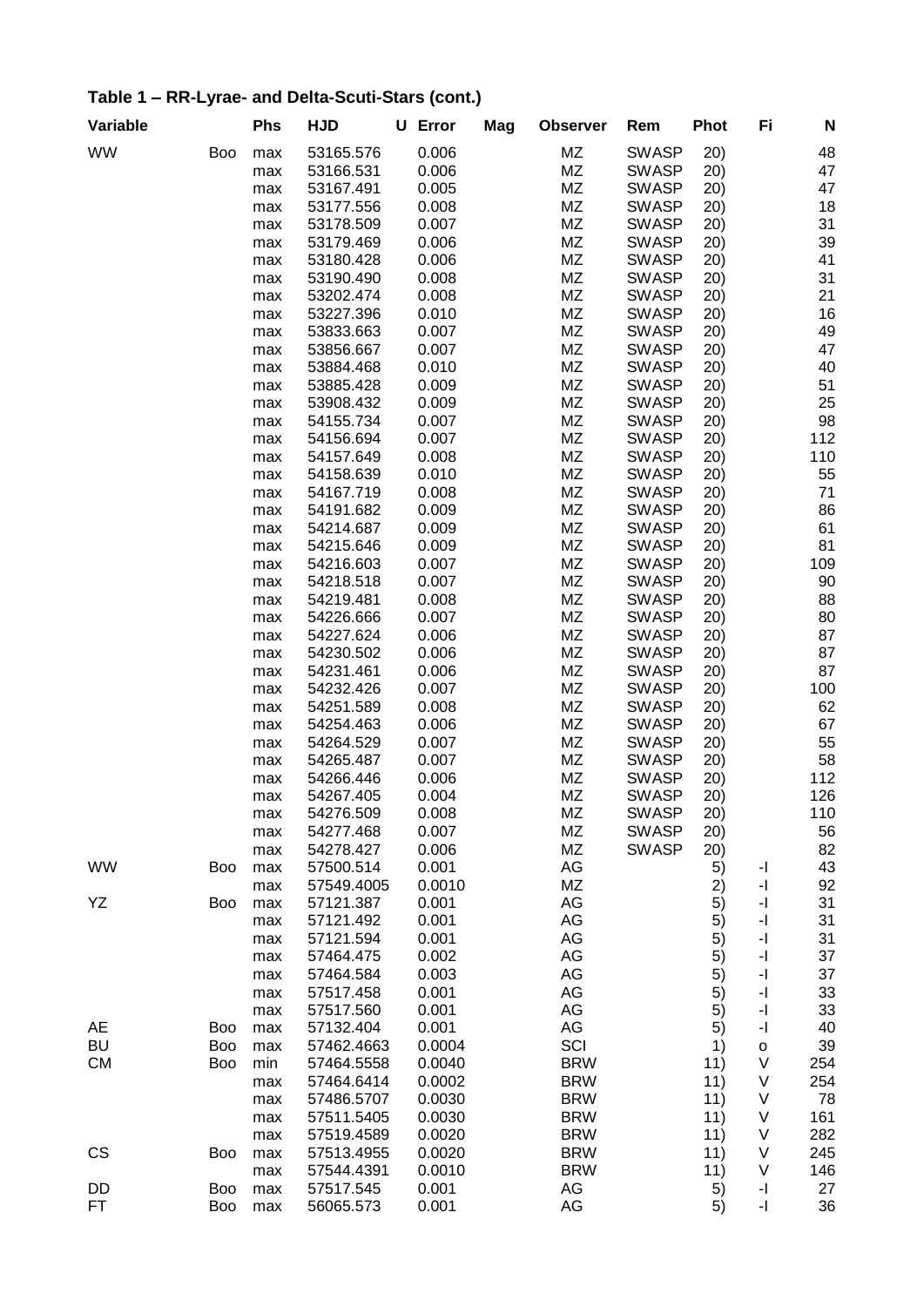| Variable  |            | Phs        | <b>HJD</b>              | U Error         | Mag | <b>Observer</b>  | Rem          | <b>Phot</b> | Fi                                               | N        |
|-----------|------------|------------|-------------------------|-----------------|-----|------------------|--------------|-------------|--------------------------------------------------|----------|
| IQ        | <b>Boo</b> | max        | 53158.5461              | 0.0040          |     | MZ               | <b>SWASP</b> | 20)         |                                                  | 38       |
|           |            | max        | 53165.5015              | 0.0030          |     | MZ               | <b>SWASP</b> | 20)         |                                                  | 39       |
|           |            | max        | 53172.4601              | 0.0030          |     | ΜZ               | <b>SWASP</b> | 20)         |                                                  | 41       |
|           |            | max        | 53173.5303              | 0.0100          |     | ΜZ               | <b>SWASP</b> | 20)         |                                                  | 42       |
|           |            | max        | 53180.4880              | 0.0030          |     | MZ               | <b>SWASP</b> | 20)         |                                                  | 20       |
|           |            | max        | 53833.4694              | 0.0030          |     | ΜZ               | <b>SWASP</b> | 20)         |                                                  | 136      |
|           |            | max        | 53855.4117              | 0.0040          |     | MZ               | <b>SWASP</b> | 20)         |                                                  | 117      |
|           |            | max        | 53856.4828              | 0.0050          |     | ΜZ               | <b>SWASP</b> | 20)         |                                                  | 128      |
|           |            | max        | 54140.6955              | 0.0030          |     | ΜZ               | <b>SWASP</b> | 20)         |                                                  | 103      |
|           |            | max        | 54147.6497              | 0.0030          |     | ΜZ               | <b>SWASP</b> | 20)         |                                                  | 91       |
|           |            | max        | 54154.6112              | 0.0030          |     | ΜZ               | <b>SWASP</b> | (20)        |                                                  | 122      |
|           |            | max        | 54155.6802              | 0.0020          |     | MZ               | <b>SWASP</b> | (20)        |                                                  | 126      |
|           |            | max        | 54162.6451              | 0.0050          |     | MZ               | <b>SWASP</b> | 20)         |                                                  | 233      |
|           |            | max        | 54169.6005              | 0.0040          |     | MZ               | <b>SWASP</b> | 20)         |                                                  | 60       |
|           |            | max        | 54170.6656              | 0.0040          |     | MZ               | <b>SWASP</b> | 20)         |                                                  | 112      |
|           |            | max        | 54191.5411              | 0.0040          |     | MZ               | <b>SWASP</b> | 20)         |                                                  | 191      |
|           |            | max        | 54213.4970:             | 0.0020          |     | MZ               | <b>SWASP</b> | 20)         |                                                  | 142      |
|           |            | max        | 54214.5572              | 0.0080          |     | ΜZ               | <b>SWASP</b> | 20)         |                                                  | 176      |
|           |            | max        | 54215.6215              | 0.0040          |     | MZ               | <b>SWASP</b> | 20)         |                                                  | 150      |
|           |            | max        | 54221.5087              | 0.0020          |     | MZ               | <b>SWASP</b> | 20)         |                                                  | 109      |
|           |            | max        | 54222.5767:             | 0.0050          |     | ΜZ               | <b>SWASP</b> | 20)         |                                                  | 90       |
|           |            | max        | 54227.4029              | 0.0030          |     | ΜZ               | <b>SWASP</b> | 20)         |                                                  | 177      |
|           |            | max        | 54228.4690              | 0.0050          |     | ΜZ               | <b>SWASP</b> | (20)        |                                                  | 132      |
|           |            | max        | 54230.6203              | 0.0030          |     | <b>MZ</b>        | <b>SWASP</b> | 20)         |                                                  | 147      |
|           |            | max        | 54235.4304              | 0.0020          |     | MZ               | <b>SWASP</b> | 20)         |                                                  | 125      |
|           |            | max        | 54236.5016              | 0.0020          |     | MZ               | <b>SWASP</b> | 20)         |                                                  | 134      |
|           |            | max        | 54250.4135              | 0.0050          |     | MZ               | <b>SWASP</b> | 20)         |                                                  | 94       |
|           |            | max        | 54251.4902              | 0.0020          |     | MZ               | <b>SWASP</b> | 20)         |                                                  | 91       |
|           |            | max        | 54266.4717              | 0.0020          |     | ΜZ               | <b>SWASP</b> | 20)         |                                                  | 47       |
|           |            | max        | 57555.4812              | 0.0008          |     | ΜZ               |              | 2)          | -1                                               | 82       |
| LN        | Boo        | max        | 57517.395               | 0.001           |     | AG               |              | 5)          | -1                                               | 27       |
| <b>NV</b> | Boo        | max        | 57464.568               | 0.002           |     | AG               |              | 5)          | -1                                               | 37       |
| OY        | <b>Boo</b> | max        | 57464.400               | 0.001           |     | AG               |              | 5)          | -1                                               | 36       |
| UY        | Cam        | max        | 57299.458               | 0.001           |     | AG               |              | 5)          | -1                                               | 34       |
| EW        | Cam        | max        | 57338.462               | 0.001           |     | AG               |              | 5)          | -1                                               | 77       |
| HU        | Cam        | max        | 57384.3200              | 0.0030          |     | MZ               |              | 2)          | -U-I                                             | 96       |
| V572      | Cam        | max        | 57474.362               | 0.001           |     | AG               |              | 5)          | -1                                               | 45       |
|           |            | max        | 57474.451               | 0.001           |     | AG               |              | 5)          | -1                                               | 45       |
|           |            | max        | 57474.535               | 0.001           |     | AG               |              | 5)          | -1                                               | 45       |
| V572      | Cam        | max        | 57474.622               | 0.001           |     | AG               |              | 5)          | -1                                               | 45       |
| SX        | Cnc        | max        | 57414.634               | 0.001           |     | AG               |              | 5)          | $\mathord{\text{-}} \mathord{\text{\rm l}}$<br>V | 57<br>88 |
| ΤT<br>EF  | Cnc        | max        | 57486.3660              | 0.0020<br>0.001 |     | <b>BRW</b><br>AG |              | 11)         |                                                  | 48       |
|           | Cnc        | max        | 57414.424<br>57446.3653 | 0.0015          |     | МS               |              | 5)          | -1                                               | 196      |
|           |            | max<br>max | 57462.3364              | 0.0013          |     | МS               |              | 9)<br>9)    | o<br>o                                           | 171      |
| EZ        | Cnc        | max        | 57414.402               | 0.001           |     | AG               |              | 5)          | -1                                               | 52       |
| KV        | Cnc        |            | 57414.488               | 0.001           |     | AG               |              |             | -1                                               | 57       |
| KW        | Cnc        | max<br>min | 57448.4378              | 0.0025          |     | MZ               |              | 5)<br>2)    | -1                                               | 102      |
|           |            | max        | 57448.5169              | 0.0018          |     | <b>MZ</b>        |              | 2)          | -1                                               | 102      |
| LQ        | Cnc        |            | 57414.463               | 0.001           |     | AG               |              | 5)          | $\mathord{\text{-}} \mathord{\text{\rm l}}$      | 55       |
| W         | CVn        | max<br>max | 57132.548               | 0.001           |     | AG               |              | 5)          | -1                                               | 40       |
|           |            | max        | 57489.536               | 0.001           |     | AG               |              | 5)          | -1                                               | 46       |
|           |            | min        | 57515.3750              | 0.0019          |     | <b>ALH</b>       |              | 3)          | V                                                | 392      |
|           |            | max        | 57515.4676              | 0.0016          |     | <b>ALH</b>       |              | 3)          | V                                                | 392      |
| Ζ         | CVn        | min        | 57559.5152              | 0.0080          |     | <b>BRW</b>       |              | 11)         | V                                                | 215      |
| <b>RR</b> | CVn        | max        | 57132.520               | 0.001           |     | AG               |              | 5)          | -1                                               | 37       |
| <b>RU</b> | CVn        | max        | 57119.436               | 0.001           |     | AG               |              | 5)          | -1                                               | 30       |
|           |            | max        | 57448.4868              | 0.0003          |     | MS               |              | 9)          | o                                                | 90       |
|           |            | max        | 57464.536               | 0.001           |     | AG               |              | 5)          | -1                                               | 47       |
| <b>RZ</b> | CVn        | max        | 57121.495               | 0.001           |     | AG               |              | 5)          | -1                                               | 28       |
|           |            |            |                         |                 |     |                  |              |             |                                                  |          |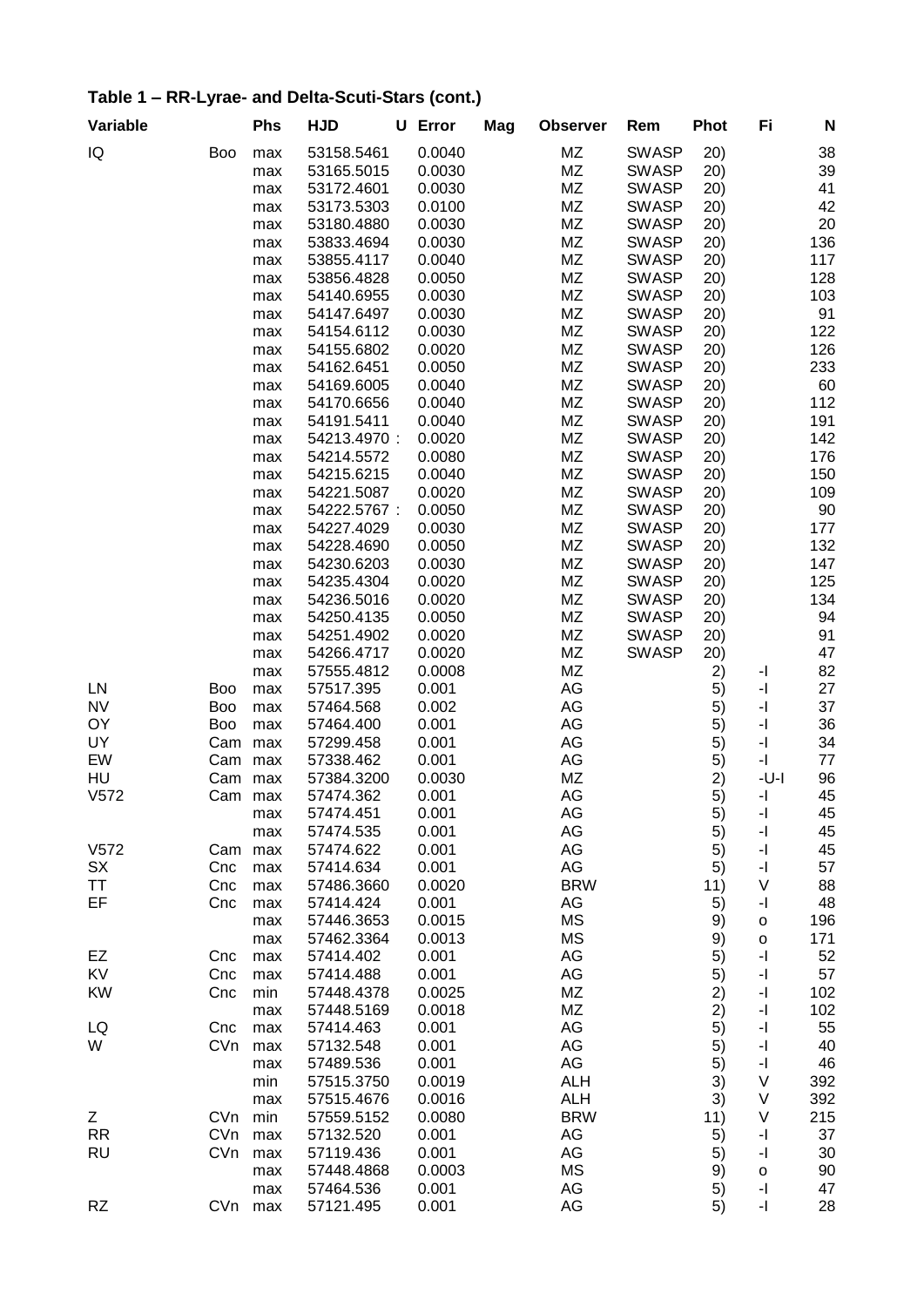|  | Table 1 – RR-Lyrae- and Delta-Scuti-Stars (cont.) |
|--|---------------------------------------------------|
|--|---------------------------------------------------|

| Variable        |            | <b>Phs</b> | <b>HJD</b>               | U Error          | Mag | <b>Observer</b>  | Rem | <b>Phot</b> | Fi                                          | N          |
|-----------------|------------|------------|--------------------------|------------------|-----|------------------|-----|-------------|---------------------------------------------|------------|
| <b>RZ</b>       | CVn        | max        | 57496.5653               | 0.0020           |     | <b>BRW</b>       |     | 11)         | V                                           | 365        |
|                 |            | max        | 57500.536                | 0.002            |     | AG               |     | 5)          | -1                                          | 45         |
|                 |            | min        | 57529.3861               | 0.0017           |     | <b>ALH</b>       |     | 3)          | V                                           | 266        |
|                 |            | max        | 57529.4710               | 0.0010           |     | <b>ALH</b>       |     | 3)          | V                                           | 266        |
| SW              | <b>CVn</b> | max        | 57132.486                | 0.001            |     | AG               |     | 5)          | $\overline{\phantom{a}}$                    | 37         |
| <b>TY</b>       | CVn        | max        | 57465.437                | 0.001            |     | AG               |     | 5)          | -1                                          | 47         |
| TZ              | CVn        | max        | 57465.585                | 0.001            |     | AG               |     | 5)          | -1                                          | 47         |
| <b>VW</b>       | CVn        | max        | 57133.602                | 0.010            |     | AG               |     | 5)          | -1                                          | 75         |
| <b>DV</b>       | CVn        | max        | 57465.516                | 0.001            |     | AG               |     | 5)          | $\mathord{\text{-}} \mathord{\text{\rm l}}$ | 47         |
| <b>FX</b>       | CVn        | max        | 57559.4274               | 0.0013           |     | ΜZ               |     | 2)          | -1                                          | 101        |
| <b>AD</b>       | <b>CMi</b> | min        | 57455.4252               | 0.0020           |     | <b>BRW</b>       |     | 11)         | V                                           | 165        |
| AH              | CMi        | max        | 57446.3599               | 0.0010<br>0.0008 |     | MZ<br>MZ         |     | 2)          | -1                                          | 179        |
| QR              | Cas        | max        | 57277.3269<br>57359.2582 | 0.0008           |     | MZ               |     | 2)<br>2)    | -1<br>$-U-I$                                | 163<br>124 |
| V363            | Cas        | max<br>max | 57260.480                | 0.001            |     | AG               |     | 5)          | -1                                          | 40         |
| V871            | Cas        | max        | 57297.476                | 0.001            |     | AG               |     | 5)          | -1                                          | 32         |
| V1040           | Cas        | max        | 57329.340                | 0.001            |     | AG               |     | 5)          | $\overline{\phantom{a}}$                    | 43         |
|                 |            | max        | 57329.412                | 0.001            |     | AG               |     | 5)          | $\mathbf{-}$                                | 43         |
|                 |            | max        | 57329.485                | 0.001            |     | AG               |     | 5)          | -1                                          | 43         |
|                 |            | max        | 57329.560                | 0.001            |     | AG               |     | 5)          | -1                                          | 43         |
|                 |            | max        | 57329.632                | 0.001            |     | AG               |     | 5)          | -1                                          | 43         |
| <b>RZ</b>       | Cep        | max        | 57274.3588               | 0.0010           |     | <b>ALH</b>       |     | 3)          | V                                           | 793        |
|                 |            | min        | 57274.3723               | 0.0012           |     | <b>ALH</b>       |     | 3)          | V                                           | 793        |
|                 |            | max        | 57274.3908               | 0.0015           |     | <b>ALH</b>       |     | 3)          | V                                           | 793        |
|                 |            | min        | 57274.5723               | 0.0022           |     | <b>ALH</b>       |     | 3)          | V                                           | 793        |
| EZ              | Cep        | max        | 57474.415                | 0.001            |     | AG               |     | 5)          | -1                                          | 54         |
| S               | Com        | max        | 57465.636                | 0.001            |     | AG               |     | 5)          | -1                                          | 49         |
| <b>TX</b>       | Com        | max        | 57465.531                | 0.001            |     | AG               |     | 5)          | -1                                          | 47         |
| <b>SZ</b>       | CrB        | max        | 54911.5390               | 0.0030           |     | MS/FR            |     | 4)          | O                                           | 197        |
| UY              | Cyg        | min        | 57608.3966               | 0.0015           |     | <b>ALH</b>       |     | 3)          | V                                           | 373        |
|                 |            | max        | 57608.4896               | 0.0010           |     | <b>ALH</b>       |     | 3)          | V                                           | 373        |
| XX              | Cyg        | max        | 57604.3390               | 0.0005           |     | <b>ALH</b>       |     | 3)          | V                                           | 375        |
|                 |            | min        | 57604.4430               | 0.0011           |     | <b>ALH</b>       |     | 3)          | V                                           | 375        |
|                 |            | max        | 57604.4741               | 0.0004           |     | <b>ALH</b>       |     | 3)          | V                                           | 375        |
|                 |            | min        | 57604.5779               | 0.0009           |     | <b>ALH</b>       |     | 3)          | V                                           | 375        |
|                 |            | max        | 57604.6083<br>57568.473  | 0.0004<br>0.001  |     | <b>ALH</b><br>AG |     | 3)          | V<br>-1                                     | 375        |
| XZ<br><b>DM</b> | Cyg        | max        | 57238.541                | 0.001            |     | AG               |     | 5)<br>5)    | -1                                          | 16<br>39   |
| KP              | Cyg<br>Cyg | max<br>max | 57275.4476               | 0.0010           |     | MZ               |     | 2)          | -1                                          | 85         |
| V789            | Cyg        | max        | 57240.4480               | 0.0003           |     | SCI              |     | 1)          | o                                           | 74         |
|                 |            | max        | 57246.4998               | 0.0003           |     | SCI              |     | 1)          | o                                           | 46         |
|                 |            | max        | 57253.4366               | 0.0003           |     | SCI              |     | 1)          | o                                           | 50         |
|                 |            | max        | 57257.4645               | 0.0002           |     | SCI              |     | 1)          | o                                           | 70         |
|                 |            | max        | 57295.3199               | 0.0003           |     | SCI              |     | 1)          | o                                           | 31         |
|                 |            | max        | 57297.3252               | 0.0003           |     | SCI              |     | 1)          | o                                           | 37         |
|                 |            | max        | 57307.3918               | 0.0006           |     | SCI              |     | 1)          | o                                           | 20         |
|                 |            | max        | 57322.2425               | 0.0003           |     | SCI              |     | 1)          | o                                           | 18         |
|                 |            | max        | 57338.3089               | 0.0006           |     | SCI              |     | 1)          | o                                           | 62         |
|                 |            | max        | 57345.2595               | 0.0003           |     | SCI              |     | 1)          | o                                           | 38         |
| V881            | Cyg        | min        | 55802.4479               | 0.0007           |     | <b>FR</b>        |     | 5)          | $\overline{\phantom{a}}$                    | 53         |
|                 |            | min        | 56179.3206               | 0.0007           |     | <b>FR</b>        |     | 5)          | -1                                          | 78         |
|                 |            | min        | 56179.5323               | 0.0009           |     | <b>FR</b>        |     | 5)          | $\mathord{\text{-}} \mathord{\text{\rm l}}$ | 78         |
|                 |            | min        | 57229.4598               | 0.0009           |     | MZ               |     | 2)          | $\mathord{\text{-}} \mathord{\text{\rm l}}$ | 117        |
|                 |            | min        | 57237.4603               | 0.0013           |     | MZ               |     | 2)          | $\mathord{\text{-}} \mathord{\text{\rm l}}$ | 111        |
|                 |            | min        | 57241.4634               | 0.0012           |     | MZ               |     | 2)          | -1                                          | 113        |
|                 |            | min        | 57247.3633               | 0.0008           |     | <b>FR</b>        |     | 5)          | -1                                          | 83         |
|                 |            | min        | 57247.5735               | 0.0009           |     | <b>FR</b>        |     | 5)          | -1                                          | 83         |
|                 |            | min        | 57275.3774<br>57293.2871 | 0.0011           |     | ΜZ<br>ΜZ         |     | 2)          | -1<br>-1                                    | 70         |
|                 |            | min<br>min | 57293.4908               | 0.0010<br>0.0017 |     | ΜZ               |     | 2)<br>2)    | -1                                          | 197<br>197 |
|                 |            |            |                          |                  |     |                  |     |             |                                             |            |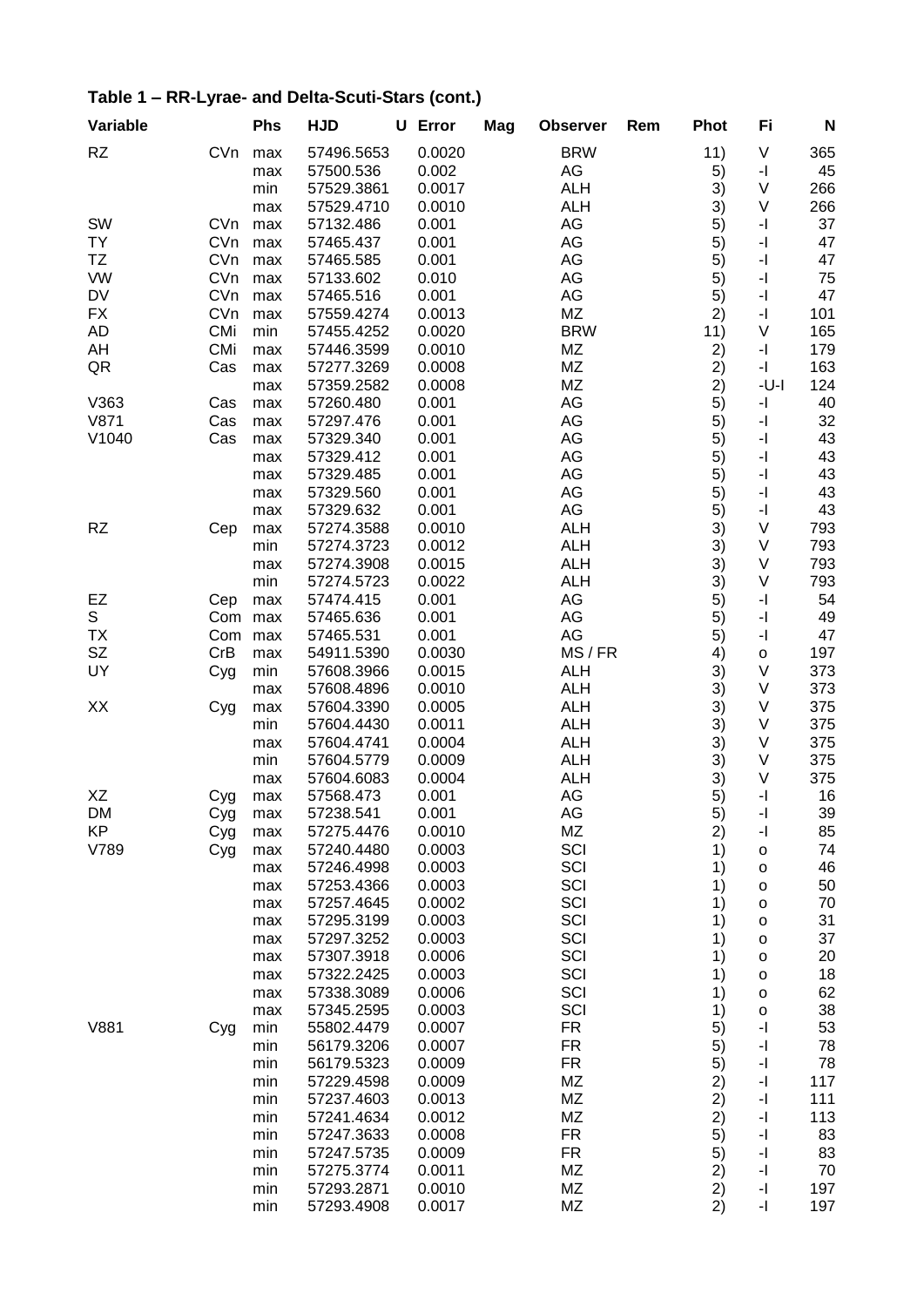| Variable  |     | Phs        | <b>HJD</b>               | U | Error            | Mag   | <b>Observer</b> | Rem          | <b>Phot</b> | Fi                                          | N        |
|-----------|-----|------------|--------------------------|---|------------------|-------|-----------------|--------------|-------------|---------------------------------------------|----------|
| V881      | Cyg | min        | 57294.3429               |   | 0.0010           |       | MZ              |              | 2)          | $\mathord{\text{-}} \mathord{\text{\rm l}}$ | 167      |
|           |     | min        | 57306.4465               |   | 0.0010           |       | MZ              |              | 2)          | -1                                          | 174      |
| V1719     | Cyg | max        | 57238.376                |   | 0.001            |       | AG              |              | 5)          | $\mathord{\text{-}} \mathord{\text{\rm l}}$ | 39       |
| V2455     | Cyg | max        | 57261.367                |   | 0.001            |       | AG              |              | 5)          | $\mathord{\text{-}} \mathord{\text{\rm l}}$ | 49       |
|           |     | max        | 57261.463                |   | 0.001            |       | AG              |              | 5)          | $\mathord{\text{-}} \mathord{\text{\rm l}}$ | 49       |
|           |     | max        | 57261.557                |   | 0.001            |       | AG              |              | 5)          | $\mathord{\text{-}} \mathord{\text{\rm l}}$ | 49       |
|           |     | max        | 57287.368                |   | 0.001            |       | AG              |              | 5)          | $\mathord{\text{-}} \mathord{\text{\rm l}}$ | 36       |
|           |     | max        | 57287.462                |   | 0.001            |       | AG              |              | 5)          | $\mathord{\text{-}} \mathord{\text{\rm l}}$ | 36       |
|           |     | min        | 57589.4538               |   | 0.0035           | 8.942 | <b>AGT</b>      |              | 16)         | TG                                          | 98       |
|           |     | max        | 57589.4863               |   | 0.0035           | 8.486 | <b>AGT</b>      |              | 16)         | TG                                          | 98       |
| V2702     | Cyg | max        | 57298.3531               |   | 0.0006           |       | RAT / RCR       |              | 6)          | V                                           | 108      |
| <b>CK</b> | Del | max        | 57260.439                |   | 0.001            |       | AG              |              | 5)          | $\mathord{\text{-}} \mathord{\text{\rm l}}$ | 43       |
| CS        | Del | max        | 57204.4681               |   | 0.0004           |       | <b>MS</b>       |              | 9)          | O                                           | 196      |
| <b>CW</b> | Del | max        | 57257.424                |   | 0.001            |       | AG              |              | 5)          | -1                                          | 33       |
| SU        | Dra | max        | 57466.477                |   | 0.001            |       | AG              |              | 5)          | $\mathord{\text{-}} \mathord{\text{\rm l}}$ | 56       |
| SW        | Dra | max        | 57131.524                |   | 0.001            |       | AG              |              | 5)          | $\overline{\phantom{a}}$                    | 36       |
|           |     | max        | 57466.490                |   | 0.002            |       | AG              |              | 5)          | $\overline{\phantom{a}}$                    | 56       |
| VZ        | Dra | max        | 57464.3197               |   | 0.0002           |       | SCI             |              | 1)          | O                                           | 183      |
|           |     | max        | 57464.6393               |   | 0.0002           |       | SCI             |              | 1)          | O                                           | 183      |
| LW        | Dra | min        | 57587.3824               |   | 0.0016           |       | <b>ALH</b>      |              | 3)          | V                                           | 623      |
|           |     | max        | 57587.4247               |   | 0.0007           |       | <b>ALH</b>      |              | 3)          | V                                           | 623      |
|           |     | min        | 57587.4996               |   | 0.0017           |       | <b>ALH</b>      |              | 3)          | V                                           | 623      |
|           |     | max        | 57587.5425               |   | 0.0009           |       | <b>ALH</b>      |              | 3)          | V                                           | 623      |
| <b>OW</b> | Dra | max        | 57466.599                |   | 0.001            |       | AG              |              | 5)          | -1                                          | 56       |
| <b>VW</b> | Equ | max        | 57299.301                |   | 0.001            |       | AG              |              | 5)          | -1                                          | 37       |
| DT        | Gem | max        | 54022.721                |   | 0.005            |       | MZ              | <b>SWASP</b> | 20)         |                                             | 34       |
|           |     | max        | 54030.646                |   | 0.002            |       | MZ              | <b>SWASP</b> | 20)         |                                             | 34       |
|           |     | max        | 54066.7099               |   | 0.0053           |       | MZ              | <b>SWASP</b> | (20)        |                                             | 44       |
|           |     | max        | 54068.5385               |   | 0.0041           |       | MZ              | <b>SWASP</b> | 20)         |                                             | 53       |
|           |     | max        | 54109.5085               |   | 0.0050           |       | MZ              | <b>SWASP</b> | 20)         |                                             | 45       |
|           |     | max        | 54114.388                |   | 0.001            |       | ΜZ              | <b>SWASP</b> | 20)         |                                             | 47       |
| V397      | Gem | max        | 57448.3323               |   | 0.0010           |       | MZ              |              | 2)          | -1                                          | 118      |
| VZ        | Her | min        | 57471.5645               |   | 0.0020           |       | <b>BRW</b>      |              | 11)         | V                                           | 175      |
|           |     | max        | 57471.6209               |   | 0.0010           |       | <b>BRW</b>      |              | 11)         | V                                           | 175      |
| <b>AR</b> | Her | min        | 57486.4138               |   | 0.0010           |       | <b>BRW</b>      |              | 11)         | V                                           | 130      |
| <b>LS</b> | Her | max        | 57514.376                |   | 0.002            |       | AG              |              | 5)          | $\mathord{\text{-}} \mathord{\text{\rm l}}$ | 35       |
| V862      | Her | max        | 55690.4077               |   | 0.0040           |       | ΜZ              |              | 2)          | -U-I                                        | 81       |
| V862      | Her | max        | 57178.3998<br>57297.3286 |   | 0.0040<br>0.0020 |       | MZ<br>MZ        |              | 2)<br>2)    | -1<br>-1                                    | 81<br>85 |
| V1116     | Her | max        | 57566.4005               |   | 0.0020           |       | <b>BRW</b>      |              | 11)         | V                                           | 235      |
|           |     | max<br>max | 57566.4941               |   | 0.0010           |       | <b>BRW</b>      |              | 11)         | V                                           | 235      |
| V1410     | Her | min        | 57515.487                |   | 0.002            |       | AG              |              | 5)          | -1                                          | 31       |
| <b>CH</b> | Lac | max        | 57261.585                |   | 0.001            |       | AG              |              | 5)          | -1                                          | 37       |
| DE        | Lac | max        | 57260.443                |   | 0.001            |       | AG              |              | 5)          | -1                                          | 43       |
|           |     | max        | 57275.4030               |   | 0.0013           |       | <b>ALH</b>      |              | 3)          | V                                           | 858      |
|           |     | min        | 57275.5775               |   | 0.0018           |       | <b>ALH</b>      |              | 3)          | V                                           | 858      |
| IV        | Lac | max        | 57296.375                |   | 0.001            |       | AG              |              | 5)          | -1                                          | 31       |
| KZ        | Lac | min        | 57276.3243               |   | 0.0014           |       | <b>ALH</b>      |              | 3)          | V                                           | 460      |
|           |     | max        | 57276.3531               |   | 0.0080           |       | <b>ALH</b>      |              | 3)          | V                                           | 460      |
|           |     | min        | 57276.4269               |   | 0.0015           |       | <b>ALH</b>      |              | 3)          | V                                           | 460      |
|           |     | max        | 57276.4567               |   | 0.0006           |       | <b>ALH</b>      |              | 3)          | V                                           | 460      |
|           |     | min        | 57276.5300               |   | 0.0016           |       | <b>ALH</b>      |              | 3)          | V                                           | 460      |
|           |     | max        | 57276.5619               |   | 0.0010           |       | <b>ALH</b>      |              | 3)          | V                                           | 460      |
| V493      | Lac | max        | 57564.452                |   | 0.001            |       | AG              |              | 5)          | -1                                          | 20       |
| <b>RR</b> | Leo | max        | 57465.419                |   | 0.001            |       | AG              |              | 5)          | -1                                          | 44       |
|           |     | min        | 57474.4061               |   | 0.0011           |       | <b>ALH</b>      |              | 3)          | V                                           | 550      |
|           |     | max        | 57474.4665               |   | 0.0009           |       | <b>ALH</b>      |              | 3)          | V                                           | 550      |
| <b>RV</b> | Leo | max        | 56741.3454               |   | 0.0030           |       | ΜZ              |              | 2)          | -1                                          | 57       |
|           |     | max        | 56742.3679               |   | 0.0014           |       | MZ              |              | 2)          | -1                                          | 120      |
|           |     | max        | 56745.4415               |   | 0.0013           |       | ΜZ              |              | 2)          | -1                                          | 171      |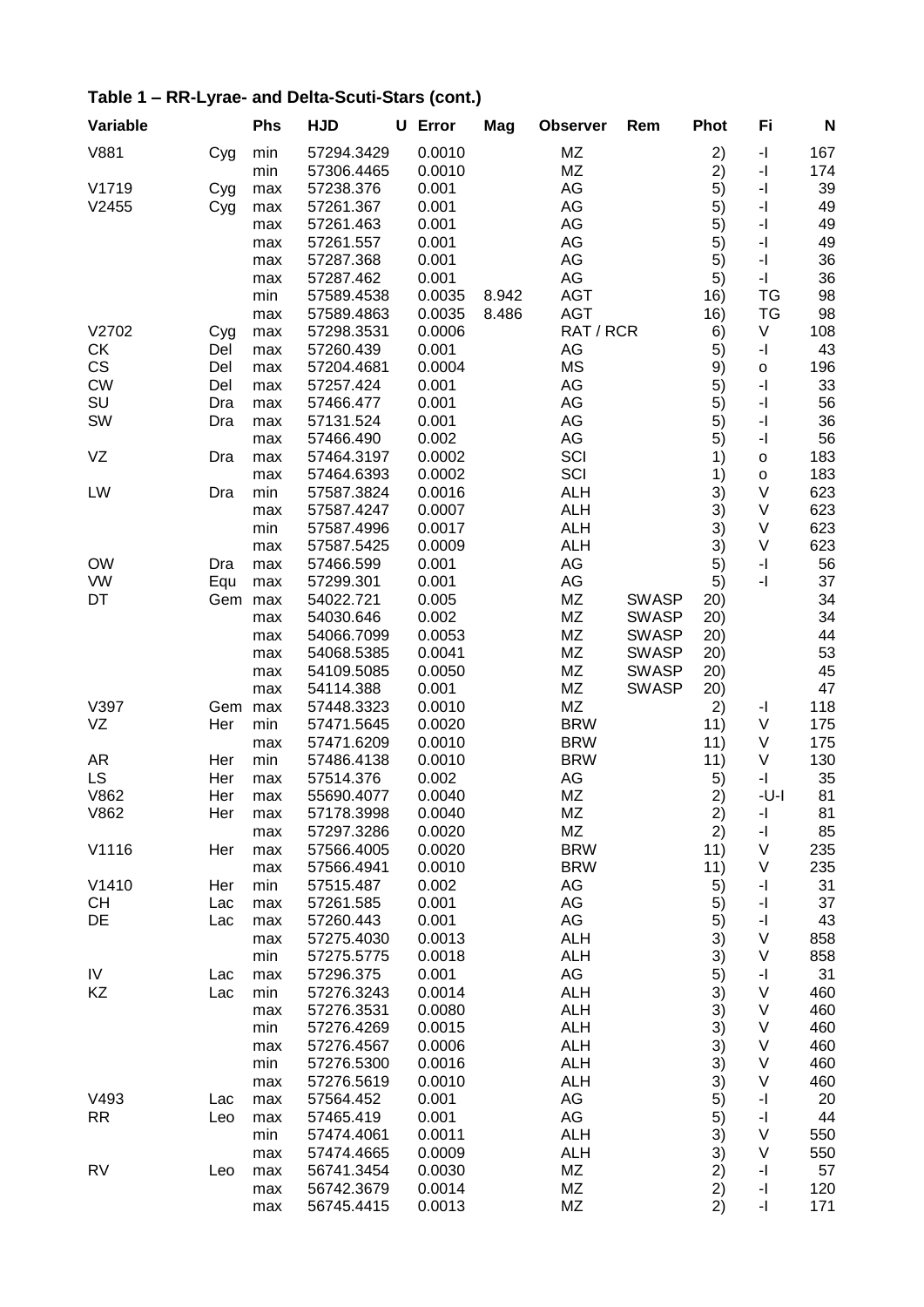| Variable  |     | <b>Phs</b> | <b>HJD</b>               | U Error          | Mag    | <b>Observer</b>          | Rem          | <b>Phot</b> | Fi                                          | N          |
|-----------|-----|------------|--------------------------|------------------|--------|--------------------------|--------------|-------------|---------------------------------------------|------------|
| <b>RV</b> | Leo | max        | 57121.4595               | 0.0018           |        | MZ                       |              | 2)          | -1                                          | 127        |
|           |     | max        | 57136.4000               | 0.0015           |        | ΜZ                       |              | 2)          | $\mathbf{-}$                                | 90         |
|           |     | max        | 57513.3997               | 0.0025           |        | MZ                       |              | 2)          | $\mathord{\text{-}} \mathord{\text{\rm l}}$ | 103        |
| BX        | Leo | max        | 57466.492                | 0.003            |        | AG                       |              | 5)          | -1                                          | 51         |
| SZ        | Lyn | max        | 57066.3672               | 0.0035           | 9.124  | <b>PGL</b>               |              | 8)          | V                                           | 201        |
|           |     | min        | 57424.3283               | 0.0012           |        | <b>ALH</b>               |              | 3)          | V                                           | 378        |
|           |     | max        | 57424.3648               | 0.0007           |        | <b>ALH</b>               |              | 3)          | V                                           | 378        |
| AN        | Lyn | min        | 57450.3595               | 0.0030           |        | <b>BRW</b>               |              | 11)         | V                                           | 115        |
|           |     | max        | 57450.4045               | 0.0020           |        | <b>BRW</b>               |              | 11)         | V                                           | 115        |
|           |     | max        | 57457.3835               | 0.0010           |        | <b>ALH</b>               |              | 3)          | V                                           | 434        |
|           |     | min        | 57457.4323               | 0.0014           |        | <b>ALH</b>               |              | 3)          | V                                           | 434        |
|           |     | max        | 57457.4821               | 0.0011           |        | <b>ALH</b>               |              | 3)          | V                                           | 434        |
| BE        |     | min        | 57457.5312               | 0.0013           |        | <b>ALH</b><br><b>WLH</b> |              | 3)          | V<br>-1                                     | 434<br>266 |
|           | Lyn | min        | 56657.4200               | 0.0006           |        | <b>WLH</b>               |              | 13)         | -1                                          | 266        |
|           |     | max        | 56657.4393<br>57458.3338 | 0.0011<br>0.0007 |        | <b>ALH</b>               |              | 13)         | V                                           | 437        |
|           |     | max<br>min | 57458.3957               | 0.0014           |        | <b>ALH</b>               |              | 3)<br>3)    | V                                           | 437        |
|           |     | max        | 57458.4298               | 0.0006           |        | <b>ALH</b>               |              | 3)          | V                                           | 437        |
| EN        | Lyn | max        | 54070.6980               | 0.0277           | 13.345 | <b>PGL</b>               | <b>SWASP</b> | 20)         |                                             | 43         |
|           |     | max        | 54075.7053               | 0.0703           | 13.359 | <b>PGL</b>               | <b>SWASP</b> | 20)         |                                             | 129        |
|           |     | max        | 54075.7054               | 0.0035           | 13.361 | PGE                      | <b>SWASP</b> | 20)         |                                             | 129        |
|           |     | max        | 54085.6988               | 0.0314           | 13.321 | <b>PGL</b>               | <b>SWASP</b> | 20)         |                                             | 55         |
|           |     | max        | 54085.6989               | 0.0035           | 13.318 | PGE                      | <b>SWASP</b> | 20)         |                                             | 55         |
|           |     | max        | 54100.7003               | 0.0548           | 13.337 | <b>PGL</b>               | <b>SWASP</b> | 20)         |                                             | 60         |
|           |     | max        | 54100.7007               | 0.0035           | 13.341 | <b>PGE</b>               | <b>SWASP</b> | 20)         |                                             | 60         |
|           |     | max        | 54120.6991               | 0.0035           | 13.267 | <b>PGE</b>               | <b>SWASP</b> | 20)         |                                             | 45         |
|           |     | max        | 54122.5813               | 0.0035           | 13.278 | <b>PGE</b>               | <b>SWASP</b> | 20)         |                                             | 56         |
|           |     | max        | 54122.5833               | 0.0304           | 13.269 | <b>PGL</b>               | <b>SWASP</b> | 20)         |                                             | 56         |
|           |     | max        | 54142.5815               | 0.0336           | 13.265 | <b>PGL</b>               | <b>SWASP</b> | 20)         |                                             | 71         |
|           |     | max        | 54142.5865               | 0.0035           | 13.266 | <b>PGE</b>               | <b>SWASP</b> | 20)         |                                             | 71         |
|           |     | max        | 54147.5923               | 0.0035           | 13.273 | <b>PGE</b>               | <b>SWASP</b> | 20)         |                                             | 44         |
|           |     | max        | 54149.4618               | 0.0035           | 13.289 | <b>PGE</b>               | <b>SWASP</b> | 20)         |                                             | 70         |
|           |     | max        | 54149.4700               | 0.0842           | 13.293 | <b>PGL</b>               | <b>SWASP</b> | 20)         |                                             | 68         |
|           |     | max        | 54154.4617               | 0.0035           | 13.316 | <b>PGE</b>               | <b>SWASP</b> | 20)         |                                             | 82         |
|           |     | max        | 54169.4645               | 0.0035           | 13.323 | <b>PGE</b>               | <b>SWASP</b> | 20)         |                                             | 78         |
|           |     | max        | 54194.4662               | 0.0035           | 13.337 | <b>PGE</b>               | <b>SWASP</b> | 20)         |                                             | 64         |
| EN        | Lyn | max        | 54194.4714               | 0.0372           | 13.337 | <b>PGL</b>               | <b>SWASP</b> | 20)         |                                             | 64         |
|           |     | min        | 54524.4133               | 0.0362           | 13.932 | PGL                      | <b>SWASP</b> | 20)         |                                             | 136        |
|           |     | max        | 54524.5486               | 0.0362           | 13.305 | <b>PGL</b>               | <b>SWASP</b> | 20)         |                                             | 136        |
|           |     | max        | 54526.4202               | 0.0390           | 13.316 | <b>PGL</b>               | <b>SWASP</b> | (20)        |                                             | 108        |
|           |     | max        | 54536.4315               | 0.0403           | 13.351 | <b>PGL</b>               | <b>SWASP</b> | 20)         |                                             | 114        |
|           |     | max        | 54556.4374               | 0.0370           | 13.361 | PGL                      | <b>SWASP</b> | 20)         |                                             | 87         |
| DH        | Lyr | max        | 57589.4754               | 0.0015           |        | ΜZ                       |              | 2)          | -1                                          | 115        |
| EZ        | Lyr | max        | 57576.4474               | 0.0010           |        | <b>BRW</b>               |              | 11)         | V                                           | 157        |
| VV        | Peg | min        | 57284.4001               | 0.0019           |        | <b>ALH</b>               |              | 3)          | V                                           | 386        |
|           |     | max        | 57284.4580               | 0.0010           |        | <b>ALH</b>               |              | 3)          | V                                           | 386        |
| VZ        | Peg | max        | 56949.4239<br>56968.4337 | 0.0013<br>0.0013 |        | ΜZ<br>ΜZ                 |              | 2)<br>2)    | -1<br>-1                                    | 169<br>150 |
|           |     | max        | 57278.608                | 0.002            |        | AG                       |              | 5)          | $\mathbf{I}$                                | 53         |
|           |     | max<br>max | 57295.4592               | 0.0010           |        | ΜZ                       |              | 2)          | -1                                          | 118        |
| AV        | Peg | min        | 57261.4691               | 0.0014           |        | <b>ALH</b>               |              | 3)          | V                                           | 589        |
|           |     | max        | 57261.5334               | 0.0007           |        | <b>ALH</b>               |              | 3)          | V                                           | 589        |
|           |     | min        | 57263.4200               | 0.0013           |        | <b>ALH</b>               |              | 3)          | V                                           | 669        |
|           |     | max        | 57263.4871               | 0.0010           |        | <b>ALH</b>               |              | 3)          | V                                           | 669        |
|           |     | max        | 57299.404                | 0.001            |        | AG                       |              | 5)          | -1                                          | 38         |
| BH        | Peg | max        | 57287.334                | 0.002            |        | AG                       |              | 5)          | -1                                          | 41         |
|           |     | max        | 57294.3932               | 0.0001           |        | SCI                      |              | 1)          | o                                           | 141        |
|           |     | max        | 57387.2955               | 0.0002           |        | SCI                      |              | 1)          | $\mathsf{o}$                                | 58         |
| <b>BP</b> | Peg | max        | 57264.3434               | 0.0008           |        | <b>ALH</b>               |              | 3)          | V                                           | 504        |
|           |     | min        | 57264.4172               | 0.0011           |        | <b>ALH</b>               |              | 3)          | V                                           | 504        |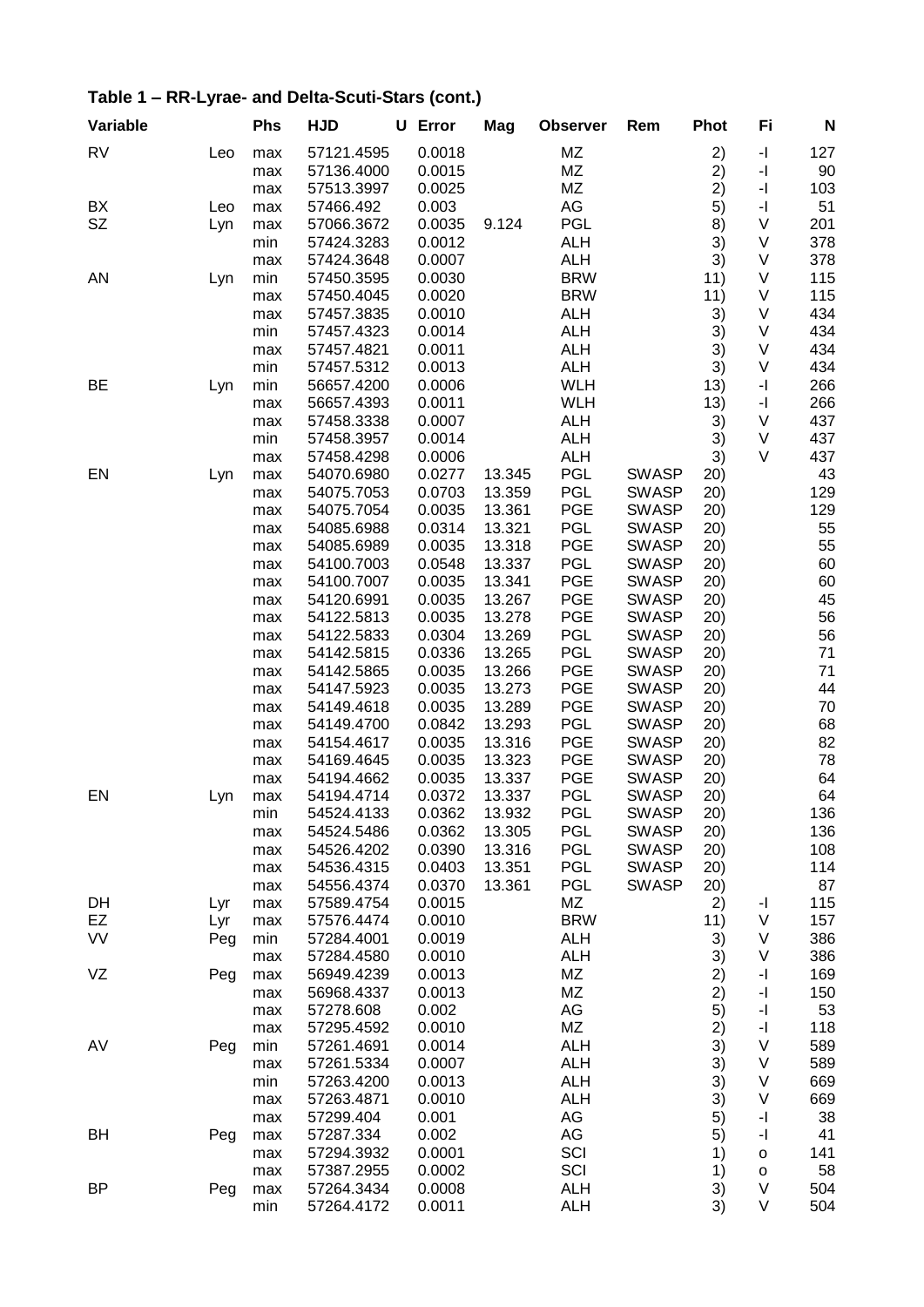| Variable  |     | <b>Phs</b> | <b>HJD</b> | U | Error  | Mag | <b>Observer</b>          | Rem          | <b>Phot</b> | Fi                                          | N   |
|-----------|-----|------------|------------|---|--------|-----|--------------------------|--------------|-------------|---------------------------------------------|-----|
| <b>BP</b> | Peg | max        | 57264.4557 |   | 0.0007 |     | <b>ALH</b>               |              | 3)          | V                                           | 504 |
|           |     | min        | 57264.5312 |   | 0.0014 |     | <b>ALH</b>               |              | 3)          | V                                           | 504 |
|           |     | max        | 57264.5701 |   | 0.0007 |     | <b>ALH</b>               |              | 3)          | V                                           | 504 |
|           |     | min        | 57293.3447 |   | 0.0030 |     | <b>BRW</b>               |              | 11)         | V                                           | 149 |
|           |     | max        | 57293.3898 |   | 0.0030 |     | <b>BRW</b>               |              | 11)         | V                                           | 149 |
| CG        | Peg | min        | 57260.3840 |   | 0.0015 |     | <b>ALH</b>               |              | 3)          | V                                           | 596 |
|           |     | max        | 57260.4615 |   | 0.0007 |     | <b>ALH</b>               |              | 3)          | V                                           | 596 |
|           |     | max        | 57260.462  |   | 0.001  |     | AG                       |              | 5)          | -1                                          | 43  |
| DY        | Peg | max        | 57296.3070 |   | 0.0004 |     | <b>ALH</b>               |              | 3)          | V                                           | 666 |
|           |     | min        | 57296.3540 |   | 0.0009 |     | <b>ALH</b>               |              | 3)          | V                                           | 666 |
|           |     | max        | 57296.3799 |   | 0.0004 |     | <b>ALH</b>               |              | 3)          | V                                           | 666 |
|           |     | min        | 57296.4280 |   | 0.0009 |     | <b>ALH</b>               |              | 3)          | V                                           | 666 |
|           |     | max        | 57296.4531 |   | 0.0005 |     | <b>ALH</b>               |              | 3)          | V                                           | 666 |
|           |     | min        | 57296.5009 |   | 0.0010 |     | <b>ALH</b>               |              | 3)          | V                                           | 666 |
|           |     | max        | 57296.5260 |   | 0.0004 |     | <b>ALH</b>               |              | 3)          | V                                           | 666 |
|           |     | min        | 57296.5739 |   | 0.0012 |     | <b>ALH</b>               |              | 3)          | V                                           | 666 |
|           |     | max        | 57296.5984 |   | 0.0005 |     | <b>ALH</b>               |              | 3)          | V                                           | 666 |
| V465      | Peg | max        | 57266.3434 |   | 0.0007 |     | <b>ALH</b>               |              | 3)          | V                                           | 408 |
|           |     | min        | 57266.4199 |   | 0.0016 |     | <b>ALH</b>               |              | 3)          | V                                           | 408 |
|           |     | max        | 57266.4529 |   | 0.0007 |     | <b>ALH</b>               |              | 3)          | V                                           | 408 |
|           |     | min        | 57266.5258 |   | 0.0016 |     | <b>ALH</b>               |              | 3)          | V                                           | 408 |
|           |     | max        | 57266.5578 |   | 0.0009 |     | <b>ALH</b>               |              | 3)          | V                                           | 408 |
| V536      | Peg | min        | 57274.6022 |   | 0.0020 |     | <b>BRW</b>               |              | 11)         | V                                           | 122 |
|           |     | max        | 57274.6238 |   | 0.0050 |     | <b>BRW</b>               |              | 11)         | V                                           | 122 |
| <b>AR</b> | Per | max        | 57321.5883 |   | 0.0020 |     | <b>BRW</b>               |              | 11)         | V                                           | 188 |
|           |     |            | 57345.426  |   | 0.003  |     | AG                       |              |             | -1                                          | 57  |
| <b>RU</b> | Psc | max<br>max | 57328.359  |   | 0.001  |     | AG                       |              | 5)<br>5)    | $\overline{\phantom{a}}$                    | 69  |
| SS        |     |            | 57338.370  |   | 0.002  |     | AG                       |              | 5)          | $\mathord{\text{-}} \mathord{\text{\rm l}}$ | 61  |
|           | Psc | max        | 57345.291  |   | 0.003  |     | AG                       |              | 5)          | $\mathord{\text{-}} \mathord{\text{\rm l}}$ | 43  |
|           |     | max        |            |   |        |     | AG                       |              |             |                                             |     |
| GQ        | Psc | max        | 57328.371  |   | 0.001  |     |                          |              | 5)          | -1<br>V                                     | 69  |
| KO        | Psc | min        | 57345.2559 |   | 0.0011 |     | <b>ALH</b><br><b>ALH</b> |              | 3)          | V                                           | 258 |
|           |     | max        | 57345.2871 |   | 0.0007 |     |                          |              | 3)          | V                                           | 258 |
|           |     | min        | 57345.3439 |   | 0.0016 |     | <b>ALH</b>               |              | 3)          |                                             | 258 |
|           |     | max        | 57345.3740 |   | 0.0007 |     | <b>ALH</b>               |              | 3)          | V                                           | 258 |
| <b>VY</b> | Ser | max        | 57550.4722 |   | 0.0040 |     | <b>BRW</b>               |              | 11)         | V                                           | 244 |
| <b>SX</b> | Tri | max        | 53263.645  |   | 0.005  |     | ΜZ                       | <b>SWASP</b> | 20)         |                                             | 35  |
|           |     | max        | 53971.676  | ÷ | 0.007  |     | ΜZ                       | <b>SWASP</b> | 20)         |                                             | 39  |
|           |     | max        | 53980.636  |   | 0.005  |     | MZ                       | <b>SWASP</b> | 20)         |                                             | 40  |
|           |     | max        | 53997.725  |   | 0.005  |     | ΜZ                       | <b>SWASP</b> | 20)         |                                             | 120 |
|           |     | max        | 54003.639  |   | 0.009  |     | MZ                       | <b>SWASP</b> | 20)         |                                             | 132 |
|           |     | max        | 54006.637  |   | 0.006  |     | MZ                       | <b>SWASP</b> | (20)        |                                             | 140 |
|           |     | max        | 54021.492  |   | 0.005  |     | ΜZ                       | <b>SWASP</b> | 20)         |                                             | 55  |
|           |     | max        | 54050.478  |   | 0.005  |     | ΜZ                       | <b>SWASP</b> | 20)         |                                             | 59  |
|           |     | max        | 54067.527  |   | 0.007  |     | ΜZ                       | <b>SWASP</b> | 20)         |                                             | 114 |
|           |     | max        | 57296.4745 |   | 0.0030 |     | MZ                       |              | 2)          | H,                                          | 92  |
| UX        | Tri | min        | 57338.3783 |   | 0.0033 |     | <b>ALH</b>               |              | 3)          | V                                           | 377 |
|           |     | max        | 57338.4684 |   | 0.0011 |     | <b>ALH</b>               |              | 3)          | V                                           | 377 |
|           |     | max        | 57383.2900 |   | 0.0035 |     | <b>HML</b>               |              | 18)         | V                                           | 109 |
| <b>RV</b> | UMa | max        | 57499.354  |   | 0.001  |     | AG                       |              | 5)          | -1                                          | 50  |
| SX        | UMa | max        | 57119.503  |   | 0.001  |     | AG                       |              | 5)          | $\mathord{\text{-}} \mathord{\text{\rm l}}$ | 34  |
|           |     | max        | 57500.353  |   | 0.003  |     | AG                       |              | 5)          | -1                                          | 45  |
| TU        | UMa | max        | 57121.442  |   | 0.001  |     | AG                       |              | 5)          | $\mathord{\text{-}} \mathord{\text{\rm l}}$ | 28  |
|           |     | min        | 57465.4288 |   | 0.0016 |     | <b>ALH</b>               |              | 3)          | V                                           | 543 |
|           |     | max        | 57465.5119 |   | 0.0013 |     | <b>ALH</b>               |              | 3)          | V                                           | 543 |
|           |     | max        | 57474.437  |   | 0.001  |     | AG                       |              | 5)          | -1                                          | 52  |
|           |     | max        | 57508.4504 |   | 0.0002 |     | SCI                      |              | 1)          | $\mathsf{o}$                                | 99  |
| <b>AE</b> | UMa | min        | 57425.4572 |   | 0.0020 |     | <b>BRW</b>               |              | 11)         | V                                           | 392 |
|           |     | max        | 57425.4934 |   | 0.0010 |     | <b>BRW</b>               |              | 11)         | V                                           | 392 |
|           |     | min        | 57425.5230 |   | 0.0010 |     | <b>BRW</b>               |              | 11)         | V                                           | 392 |
|           |     | max        | 57425.5767 |   | 0.0010 |     | <b>BRW</b>               |              | 11)         | V                                           | 392 |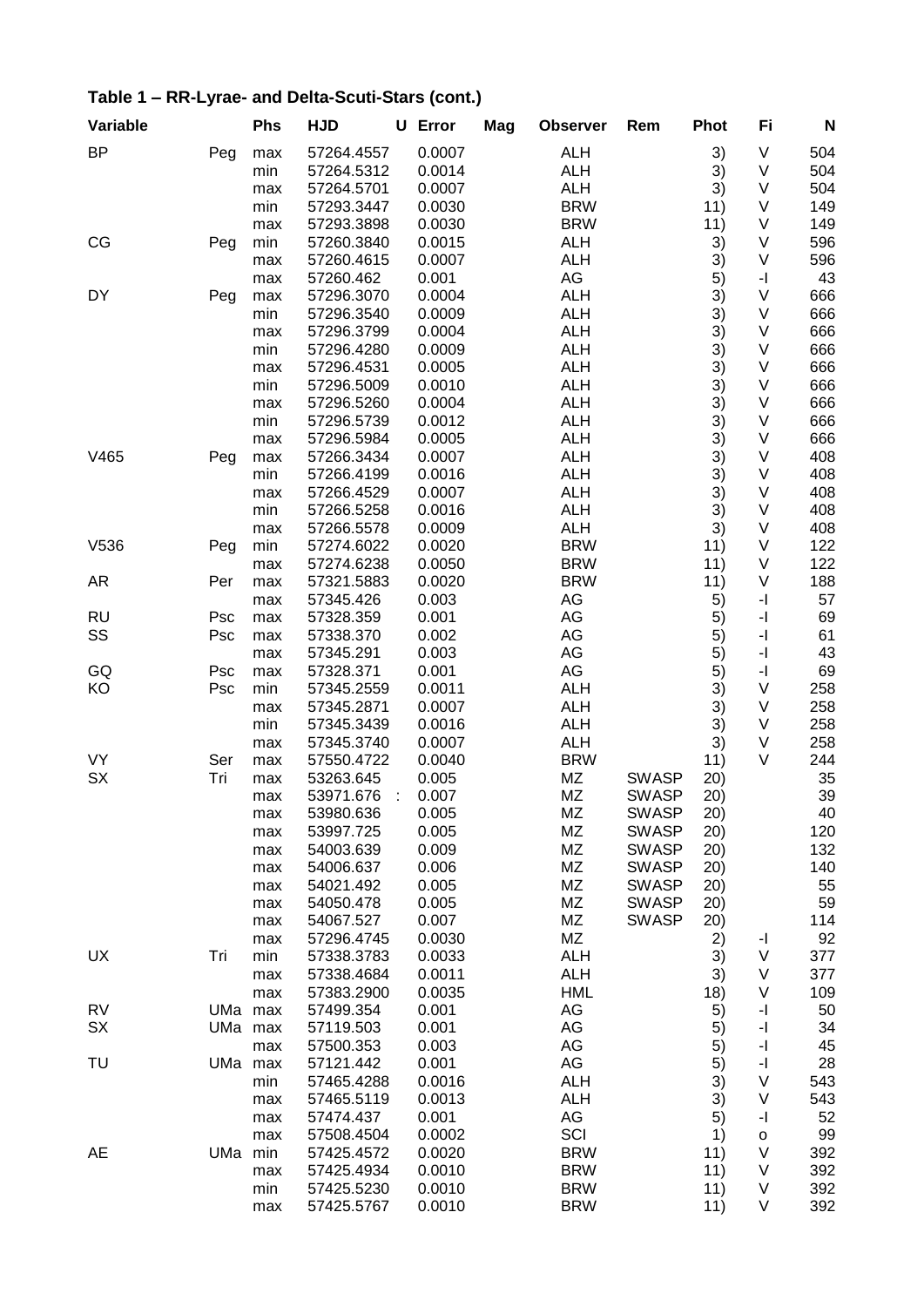|  | Table 1 - RR-Lyrae- and Delta-Scuti-Stars (cont.) |
|--|---------------------------------------------------|
|--|---------------------------------------------------|

| Variable                                        |         | Phs | <b>HJD</b> | U | Error  | Mag | <b>Observer</b> |       | Rem       | <b>Phot</b>      | Fi                                          | N   |
|-------------------------------------------------|---------|-----|------------|---|--------|-----|-----------------|-------|-----------|------------------|---------------------------------------------|-----|
| <b>AE</b>                                       | UMa min |     | 57425.6350 |   | 0.0010 |     | <b>BRW</b>      |       |           | 11)              | V                                           | 392 |
|                                                 |         | max | 57425.6589 |   | 0.0010 |     | <b>BRW</b>      |       |           | 11)              | V                                           | 392 |
|                                                 |         | min | 57466.3219 |   | 0.0021 |     | <b>ALH</b>      |       |           | 3)               | V                                           | 332 |
|                                                 |         | max | 57466.3528 |   | 0.0009 |     | <b>ALH</b>      |       |           | 3)               | V                                           | 332 |
|                                                 |         | min | 57466.4096 |   | 0.0015 |     | <b>ALH</b>      |       |           | 3)               | V                                           | 332 |
|                                                 |         | max | 57466.4347 |   | 0.0006 |     | <b>ALH</b>      |       |           | 3)               | V                                           | 332 |
| <b>GW</b>                                       | UMa     | max | 57446.5390 |   | 0.0010 |     | <b>BRW</b>      |       |           | 11)              | V                                           | 457 |
| UU                                              | Vir     | max | 57133.405  |   | 0.003  |     | AG              |       |           | 5)               | -1                                          | 41  |
| <b>FU</b>                                       | Vir     | max | 55304.430  |   | 0.003  |     |                 | MS/FR |           | 4)               | $\mathsf{o}$                                | 158 |
| <b>BN</b>                                       | Vul     | max | 57323.3549 |   | 0.0035 |     | <b>HML</b>      |       |           | 18)              | V                                           | 102 |
|                                                 |         | max | 57351.2821 |   | 0.0035 |     | <b>HML</b>      |       |           | 18)              | V                                           | 121 |
| ASAS J063713-0234.6 max<br>CSS J160507.1+254500 |         |     | 57061.111  |   | 0.002  |     | <b>MS</b>       |       | <b>FR</b> | 10)              | $\vee$                                      | 37  |
|                                                 |         | max | 57134.4016 |   | 0.0009 |     | FR              |       |           | 5)               | -1                                          | 155 |
|                                                 |         | max | 57153.3766 |   | 0.0016 |     | <b>FR</b>       |       |           | 5)               | $\mathord{\text{-}} \mathord{\text{\rm l}}$ | 79  |
|                                                 |         | max | 57241.3956 |   | 0.0010 |     | <b>FR</b>       |       |           | 5)               | $\mathord{\text{-}} \mathord{\text{\rm l}}$ | 94  |
|                                                 |         | max | 57499.3841 |   | 0.0004 |     | <b>FR</b>       |       |           | 5)               | $\mathord{\text{-}} \mathord{\text{\rm l}}$ | 228 |
| CSS J160645.3+245557                            |         |     |            |   |        |     |                 |       |           |                  |                                             |     |
|                                                 |         | max | 57134.434  |   | 0.002  |     | FR              |       |           | 5)               | -1                                          | 62  |
| CSS J174642.2+524530                            |         | min | 57516.523  |   | 0.002  |     | <b>FR</b>       |       |           | 5)               | -1                                          | 88  |
|                                                 |         | max | 57518.470  |   | 0.001  |     | AG              |       |           | 5)               | -1                                          | 34  |
| GSC 00144-03031                                 |         | max | 57057.3452 |   | 0.0035 |     | <b>HML</b>      |       |           | 18)              | V                                           | 41  |
| GSC 01220-01131                                 |         | min | 57335.4058 |   | 0.0007 |     | <b>ALH</b>      |       |           | 3)               | V                                           | 368 |
|                                                 |         | max | 57335.4382 |   | 0.0006 |     | <b>ALH</b>      |       |           | 3)               | V                                           | 368 |
|                                                 |         | min | 57335.4870 |   | 0.0007 |     | <b>ALH</b>      |       |           | 3)               | V                                           | 368 |
| GSC 01306-00466                                 |         | min | 57414.2899 |   | 0.0012 |     | <b>ALH</b>      |       |           | 3)               | V                                           | 439 |
|                                                 |         | max | 57414.3258 |   | 0.0008 |     | <b>ALH</b>      |       |           | 3)               | V                                           | 439 |
|                                                 |         | min | 57414.3762 |   | 0.0012 |     | <b>ALH</b>      |       |           | 3)               | V                                           | 439 |
|                                                 |         | max | 57414.4115 |   | 0.0007 |     | <b>ALH</b>      |       |           | 3)               | V                                           | 439 |
|                                                 |         | min | 57414.4633 |   | 0.0009 |     | <b>ALH</b>      |       |           | 3)               | V                                           | 439 |
|                                                 |         | max | 57414.4981 |   | 0.0007 |     | <b>ALH</b>      |       |           | 3)               | V                                           | 439 |
|                                                 |         | min | 57414.5498 |   | 0.0012 |     | <b>ALH</b>      |       |           | 3)               | V                                           | 439 |
| GSC 01594-02234                                 |         | max | 57210.4091 |   | 0.0006 |     | <b>ALH</b>      |       |           | 3)               | V                                           | 472 |
|                                                 |         | min | 57210.5007 |   | 0.0013 |     | <b>ALH</b>      |       |           | 3)               | V                                           | 472 |
|                                                 |         | max | 57210.5457 |   | 0.0006 |     | <b>ALH</b>      |       |           | 3)               | V                                           | 472 |
| GSC 01621-01643                                 |         | min | 57257.3346 |   | 0.0009 |     | <b>ALH</b>      |       |           | 3)               | V                                           | 651 |
| GSC 01621-01643                                 |         | max | 57257.3742 |   | 0.0007 |     | <b>ALH</b>      |       |           | 3)               | V                                           | 651 |
|                                                 |         | min | 57257.4471 |   | 0.0013 |     | <b>ALH</b>      |       |           | 3)               | V                                           | 651 |
|                                                 |         | max | 57257.4971 |   | 0.0008 |     | <b>ALH</b>      |       |           | 3)               | $\vee$                                      | 651 |
|                                                 |         | min | 57257.5749 |   | 0.0012 |     | <b>ALH</b>      |       |           | 3)               | $\vee$                                      | 651 |
| GSC 01924-01134                                 |         | max | 57406.4632 |   | 0.0010 |     | <b>BRW</b>      |       |           | 11)              | V                                           | 135 |
|                                                 |         | min | 57406.5256 |   | 0.0040 |     | <b>BRW</b>      |       |           | 11)              | V                                           | 135 |
| GSC 02757-01475                                 |         | max | 57354.3370 |   | 0.0020 |     | MS              |       |           | 7)               | V                                           | 38  |
| GSC 02843-01999                                 |         | max | 57343.3138 |   | 0.0006 |     | <b>ALH</b>      |       |           | 3)               | V                                           | 350 |
|                                                 |         | min | 57343.3545 |   | 0.0011 |     | <b>ALH</b>      |       |           | 3)               | V                                           | 350 |
|                                                 |         | max | 57343.3765 |   | 0.0006 |     | <b>ALH</b>      |       |           | 3)               | V                                           | 350 |
|                                                 |         | min | 57343.4164 |   | 0.0010 |     | <b>ALH</b>      |       |           | $\overline{3}$ ) | V                                           | 350 |
|                                                 |         | max | 57343.4379 |   | 0.0007 |     | <b>ALH</b>      |       |           | 3)               | V                                           | 350 |
|                                                 |         | min | 57343.4780 |   | 0.0015 |     | <b>ALH</b>      |       |           | 3)               | V                                           | 350 |
| GSC 03489-00868                                 |         | max | 57455.5058 |   | 0.0009 |     | <b>BRW</b>      |       |           | 11)              | V                                           | 305 |
|                                                 |         | min | 57455.5629 |   | 0.0020 |     | <b>BRW</b>      |       |           | 11)              | V                                           | 305 |
|                                                 |         | max | 57455.5927 |   | 0.0010 |     | <b>BRW</b>      |       |           | 11)              | V                                           | 305 |
|                                                 |         | min | 57455.6516 |   | 0.0020 |     | <b>BRW</b>      |       |           | 11)              | V                                           | 305 |
|                                                 |         | max | 57455.6791 |   | 0.0008 |     | <b>BRW</b>      |       |           | 11)              | V                                           | 305 |
|                                                 |         | max | 57514.3395 |   | 0.0007 |     | <b>ALH</b>      |       |           | 3)               | V                                           | 402 |
|                                                 |         | min | 57514.3987 |   | 0.0010 |     | <b>ALH</b>      |       |           | 3)               | V                                           | 402 |
|                                                 |         | max | 57514.4265 |   | 0.0005 |     | <b>ALH</b>      |       |           | 3)               | V                                           | 402 |
|                                                 |         | min | 57514.4846 |   | 0.0013 |     | <b>ALH</b>      |       |           | 3)               | V                                           | 402 |
|                                                 |         | max | 57514.5133 |   | 0.0006 |     | <b>ALH</b>      |       |           | 3)               | V                                           | 402 |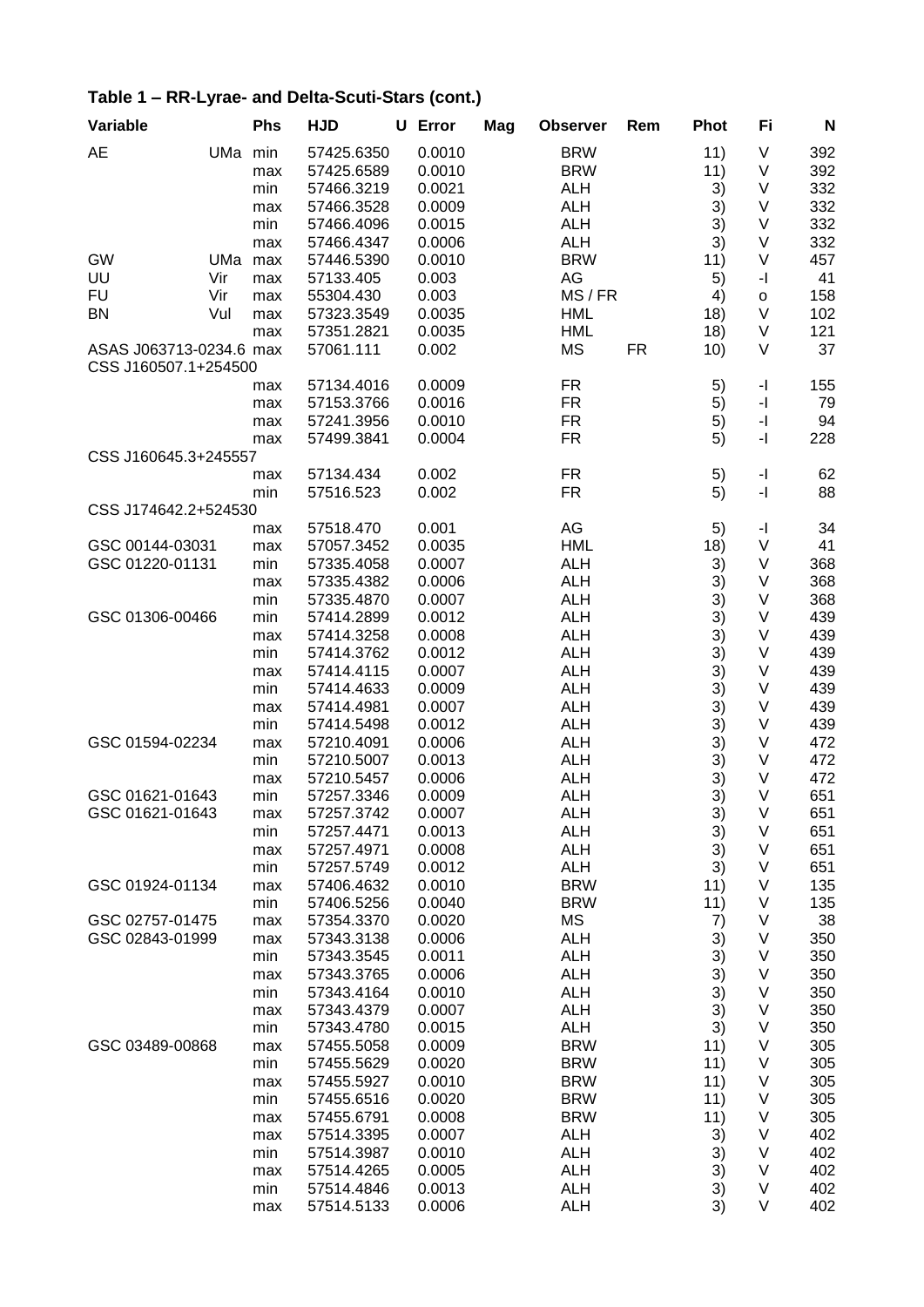| Variable             | <b>Phs</b> | <b>HJD</b> | U Error | Mag | <b>Observer</b> | Rem | <b>Phot</b> | Fi                       | N   |
|----------------------|------------|------------|---------|-----|-----------------|-----|-------------|--------------------------|-----|
| GSC 03489-00868      | min        | 57514.5719 | 0.0014  |     | <b>ALH</b>      |     | 3)          | V                        | 402 |
|                      | max        | 57514.6003 | 0.0007  |     | <b>ALH</b>      |     | 3)          | V                        | 402 |
| GSC 03832-00152      | min        | 57467.3935 | 0.0012  |     | <b>ALH</b>      |     | 3)          | V                        | 219 |
|                      | max        | 57467.4217 | 0.0005  |     | <b>ALH</b>      |     | 3)          | V                        | 219 |
|                      | min        | 57467.4852 | 0.0011  |     | <b>ALH</b>      |     | 3)          | V                        | 219 |
| GSC 03851-00240      | min        | 57457.4194 | 0.0016  |     | <b>BRW</b>      |     | 11)         | V                        | 264 |
|                      | max        | 57457.4432 | 0.0006  |     | <b>BRW</b>      |     | 11)         | V                        | 264 |
|                      | min        | 57457.4954 | 0.0014  |     | <b>BRW</b>      |     | 11)         | V                        | 264 |
|                      | max        | 57457.5102 | 0.0005  |     | <b>BRW</b>      |     | 11)         | V                        | 264 |
|                      | min        | 57457.5531 | 0.0017  |     | <b>BRW</b>      |     | 11)         | V                        | 264 |
|                      | max        | 57457.5795 | 0.0007  |     | <b>BRW</b>      |     | 11)         | V                        | 264 |
|                      | max        | 57498.3465 | 0.0006  |     | ALH             |     | 3)          | V                        | 448 |
|                      | min        | 57498.3914 | 0.0009  |     | <b>ALH</b>      |     | 3)          | V                        | 448 |
|                      | max        | 57498.4141 | 0.0005  |     | <b>ALH</b>      |     | 3)          | V                        | 448 |
|                      | min        | 57498.4568 | 0.0011  |     | <b>ALH</b>      |     | 3)          | V                        | 448 |
|                      | max        | 57498.4804 | 0.0005  |     | <b>ALH</b>      |     | 3)          | V                        | 448 |
|                      | min        | 57498.5229 | 0.0012  |     | <b>ALH</b>      |     | 3)          | V                        | 448 |
|                      | max        | 57498.5497 | 0.0007  |     | <b>ALH</b>      |     | 3)          | V                        | 448 |
|                      | min        | 57498.5936 | 0.0025  |     | <b>ALH</b>      |     | 3)          | V                        | 448 |
|                      | max        | 57498.6178 | 0.0011  |     | <b>ALH</b>      |     | 3)          | V                        | 448 |
| GSC 03863-00740      | min        | 57508.3851 | 0.0015  |     | <b>ALH</b>      |     | 3)          | V                        | 601 |
|                      | max        | 57508.4697 | 0.0015  |     | <b>ALH</b>      |     | 3)          | V                        | 601 |
|                      | min        | 57508.5825 | 0.0016  |     | <b>ALH</b>      |     | 3)          | V                        | 601 |
| GSC 03934-01904      | min        | 57586.3803 | 0.0013  |     | ALH             |     | 3)          | V                        | 581 |
|                      | max        | 57586.4144 | 0.0007  |     | <b>ALH</b>      |     | 3)          | V                        | 581 |
|                      | min        | 57586.4854 | 0.0015  |     | <b>ALH</b>      |     | 3)          | V                        | 581 |
|                      | max        | 57586.5239 | 0.0007  |     | <b>ALH</b>      |     | 3)          | V                        | 581 |
|                      | min        | 57586.5997 | 0.0014  |     | <b>ALH</b>      |     | 3)          | V                        | 581 |
|                      | max        | 57591.5552 | 0.0010  |     | <b>BRW</b>      |     | 11)         | V                        | 163 |
| GSC 04556-01113      | max        | 57489.3880 | 0.0004  |     | <b>ALH</b>      |     | 3)          | V                        | 591 |
|                      | max        | 57489.4743 | 0.0005  |     | <b>ALH</b>      |     | 3)          | V                        | 591 |
|                      | max        | 57489.5609 | 0.0006  |     | <b>ALH</b>      |     | 3)          | V                        | 591 |
| GSC 05181-01024      | min        | 57261.5059 | 0.0024  |     | <b>WLH</b>      |     | 12)         | V                        | 55  |
|                      | max        | 57261.5312 | 0.0014  |     | <b>WLH</b>      |     | 12)         | V                        | 55  |
| <b>NSV 12879</b>     | max        | 57240.393  | 0.001   |     | AG              |     | 5)          | -1                       | 37  |
|                      | max        | 57240.492  | 0.001   |     | AG              |     | 5)          | $\overline{\phantom{a}}$ | 37  |
| <b>NSV 12879</b>     | max        | 57240.594  | 0.001   |     | AG              |     | 5)          | -1                       | 37  |
| <b>NSVS 503167</b>   | min        | 57329.329  | 0.002   |     | AG              |     | 5)          | -1                       | 59  |
|                      | min        | 57329.476  | 0.003   |     | AG              |     | 5)          | -1                       | 59  |
|                      | min        | 57329.624  | 0.002   |     | AG              |     | 5)          | -1                       | 59  |
| <b>NSVS 536740</b>   | min        | 57297.347  | 0.018   |     | AG              |     | 5)          | -1                       | 58  |
| <b>NSVS 5788562</b>  | max        | 57260.3811 | 0.0014  |     | <b>FR</b>       |     | 15)         | -1                       | 40  |
| <b>NSVS 8487853</b>  | max        | 57588.454  | 0.002   |     | AG              |     | 5)          | -1                       | 37  |
| VSX J201014.1+350450 |            |            |         |     |                 |     |             |                          |     |
|                      | max        | 57265.4060 | 0.0020  |     | FR              |     | 5)          | -1                       | 190 |
|                      | max        | 57265.598  | 0.003   |     | <b>FR</b>       |     | 5)          | -1                       | 190 |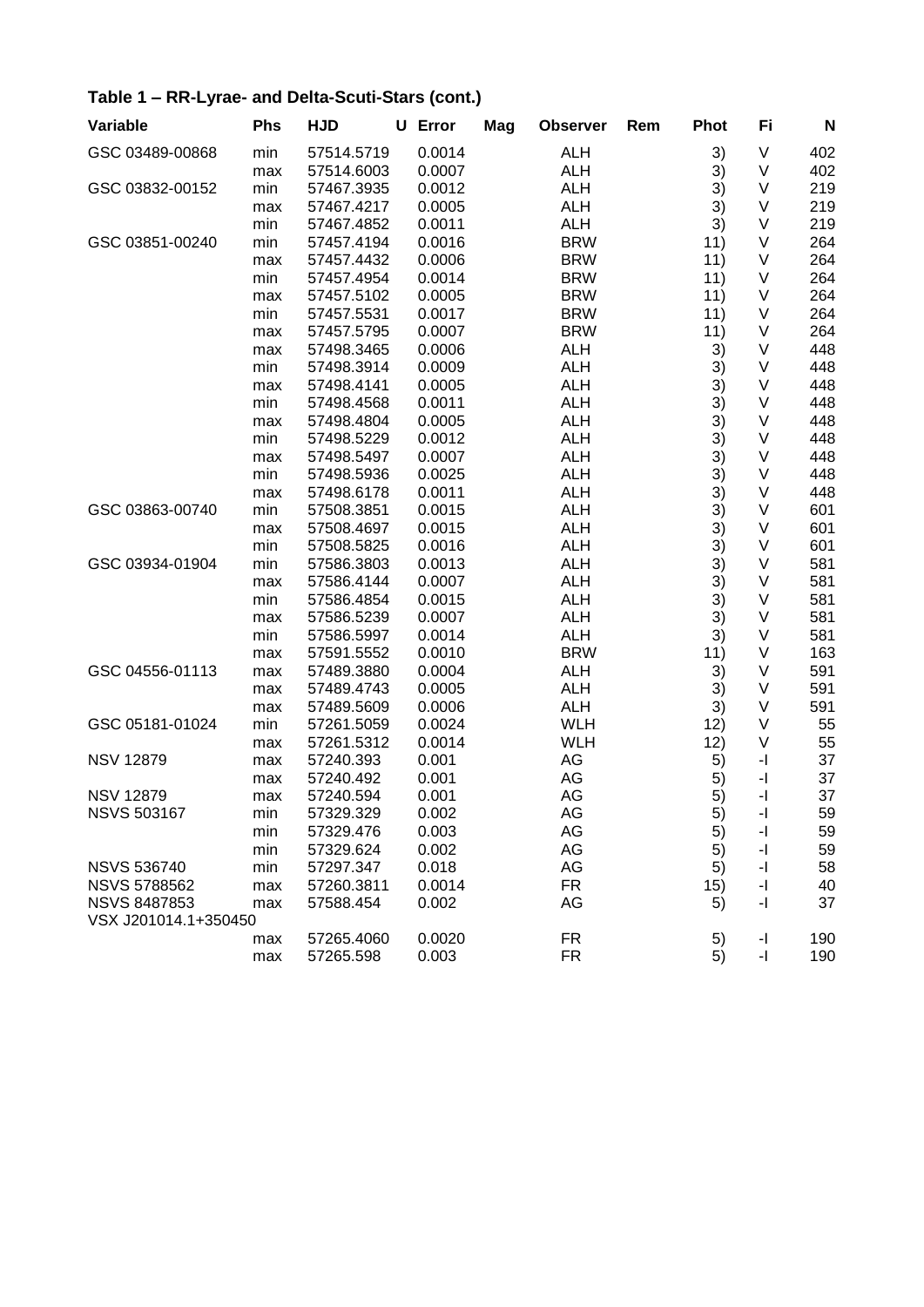#### Table 2 - Mirastars

| Variable            |            | Phs        | <b>HJD</b>     | U | Error      | Mag            | <b>Observer Rem</b>      | <b>Phot</b>  | Fi                                          | N                |
|---------------------|------------|------------|----------------|---|------------|----------------|--------------------------|--------------|---------------------------------------------|------------------|
| UV                  | Aur        | min        | 57443          |   |            | 10.1           | <b>NMN</b>               | 17)          | o                                           | 16               |
| S                   | Cep        | min        | 57016          |   |            | 10.0           | <b>NMN</b>               | 17)          | o                                           | 20               |
|                     |            | max        | 57356          |   |            | 6.4            | <b>NMN</b>               | 17)          | o                                           | 20               |
| Τ                   | Cep        | min        | 57294          |   |            | 10.2           | <b>NMN</b>               | 17)          | $\mathsf{o}\xspace$                         | 11               |
| PQ                  | Cep        | max        | 57336          |   |            | 7.8            | <b>NMN</b>               | 17)          | $\mathsf{o}\xspace$                         | 31               |
| S                   | CrB        | max        | 57243          |   |            | 7.0            | <b>NMN</b>               | 17)          | $\mathsf{o}$                                | 10               |
| chi                 | Cyg        | max        | 57227          |   |            | 4.25           | <b>VLM</b>               | 5)           | $\vee$                                      | 55               |
|                     |            | max        | 57232          |   |            | 3.6:           | <b>NMN</b>               | 17)          | $\mathsf{o}\xspace$                         | 12               |
| <b>BR</b>           | Gem        | min        | 57403          |   | 6.0        | 15.2           | <b>BHE</b>               | 14)          | $\mathbf{-} \Vert$                          | 12               |
|                     |            | max        | 57479          |   | 6.0        | 12.1           | <b>BHE</b>               | 14)          | -1                                          | 12               |
| HV                  | Gem        | max        | 57434          |   | 7.0        | 12.1           | <b>BHE</b>               | 14)          | -1                                          | 12               |
| IX                  | Gem        | min        | 57418          |   | 12.0       | 17.3           | <b>BHE</b>               | 14)          | -1                                          | 12               |
| V562                | Mon        | max        | 57402          |   | 10.0       | 11.8           | <b>BHE</b>               | 14)          | $\overline{\phantom{a}}$                    | 9                |
| V564                | Mon        | max        | 57382          |   | 8.0        | 12.9           | <b>BHE</b>               | 14)          | $\mathord{\text{-}} \mathord{\text{\rm l}}$ | $\boldsymbol{9}$ |
| V782                | Mon        | max        | 57416          |   | 12.0       | 14.2           | <b>BHE</b>               | 14)          | $\mathord{\text{-}} \mathord{\text{\rm l}}$ | $\sqrt{5}$       |
| <b>GN</b>           | Ori        | min        | 57383          |   | 5.0        | 14.5           | <b>BHE</b>               | 14)          | $\mathord{\text{-}} \mathord{\text{\rm l}}$ | 12               |
|                     |            | max        | 57438          |   | 3.0        | 11.3           | <b>BHE</b>               | 14)          | $\overline{\phantom{a}}$                    | 13               |
| V1215               | Tau        | max        | 57327          |   | 10.0       | 15.2           | <b>BHE</b>               | 14)          | $\mathord{\text{-}} \mathord{\text{\rm l}}$ | 12               |
| S                   | <b>UMi</b> | max        | 57291          | ÷ |            | 7.8:           | <b>NMN</b>               | 17)          | $\mathsf{o}$                                | 11               |
| 2M 05480797+3248586 |            | min        | 57422          |   | 8.0        | 16.6           | <b>BHE</b>               | 14)          | $\overline{\phantom{a}}$                    | 12               |
| ASAS J062940+2031.3 |            | max        | 57374          |   | 7.0        | 11.2<br>11.529 | <b>BHE</b>               | 14)          | $\mathbf{-} \Vert$<br>V                     | 10               |
| ASAS J100047-0202.7 |            | min        | 52675<br>52754 |   | 5.0<br>5.0 | 10.966         | <b>PGL</b><br><b>PGL</b> | 14)          | V                                           | 63<br>63         |
|                     |            | max        | 53020          |   | 5.0        | 10.963         | <b>PGL</b>               | 14)<br>14)   | V                                           | 48               |
|                     |            | max<br>min | 53069          |   | 5.0        | 11.239         | PGL                      | 14)          | V                                           | 48               |
|                     |            | max        | 53385          |   | 5.0        | 10.868         | PGL                      | 14)          | V                                           | 48               |
|                     |            | min        | 53424          |   | 5.0        | 11.191         | PGL                      | 14)          | V                                           | 48               |
|                     |            | max        | 53476          |   | 5.0        | 10.914         | <b>PGL</b>               | 14)          | V                                           | 48               |
|                     |            | min        | 53799          |   | 5.0        | 11.469         | <b>PGL</b>               | 14)          | V                                           | 59               |
|                     |            | max        | 53844          |   | 5.0        | 11.083         | <b>PGL</b>               | 14)          | V                                           | 59               |
|                     |            | min        | 53873          |   | 5.0        | 11.307         | <b>PGL</b>               | (14)         | $\vee$                                      | 59               |
|                     |            | max        | 53900          |   | 5.0        | 11.092         | <b>PGL</b>               | 14)          | V                                           | 59               |
|                     |            | max        | 54251          |   | 5.0        | 10.866         | PGL                      | 14)          | V                                           | 30               |
|                     |            | max        | 54468          |   | 5.0        | 10.757         | <b>PGL</b>               | 14)          | V                                           | 41               |
|                     |            | min        | 54538          |   | 5.0        | 11.324         | <b>PGL</b>               | 14)          | V                                           | 41               |
| GSC 8186-1247       |            | max        | 51905          |   | 5.0        | 9.322          | <b>PGL</b>               | 14)          | V                                           | 47               |
|                     |            | max        | 52226          |   | 5.0        | 9.268          | PGL                      | 14)          | V                                           | 28               |
|                     |            | max        | 52652          |   | 5.0        | 9.259          | <b>PGL</b>               | 14)          | $\mathsf{V}$                                | 49               |
|                     |            | max        | 52756          |   | 5.0        | 9.301          | PGL                      | (14)         | V                                           | 39               |
|                     |            | max        | 52938          |   | $5.0\,$    | 9.375          | <b>PGL</b>               | 14)          | V                                           | 20               |
|                     |            | max        | 52989          |   | 5.0        | 9.497          | <b>PGL</b>               | (14)         | V                                           | 22               |
|                     |            | min        | 53019          |   | 10.0       | 10.259         | <b>PGL</b>               | (14)         | V                                           | 22               |
|                     |            | max        | 53043          |   | 5.0        | 9.326          | <b>PGL</b>               | (14)         | V                                           | 23               |
|                     |            | min        | 53070          |   | 5.0        | 9.808          | <b>PGL</b>               | (14)         | V                                           | 21               |
|                     |            | max        | 53091          |   | 5.0        | 9.563          | <b>PGL</b>               | 14)          | V                                           | 21               |
|                     |            | min        | 53127          |   | 5.0        | 10.003         | <b>PGL</b>               | 14)          | V                                           | 22               |
|                     |            | max        | 53151          |   | 5.0        | 9.482          | <b>PGL</b>               | (14)         | V                                           | 22               |
|                     |            | min        | 53447          |   | 5.0        | 10.083         | <b>PGL</b>               | 14)          | V                                           | 42               |
|                     |            | max        | 53480          |   | 5.0        | 9.427          | <b>PGL</b>               | 14)          | V                                           | 42               |
|                     |            | max        | 53797          |   | 5.0        | 9.422          | <b>PGL</b>               | (14)         | V                                           | 53               |
|                     |            | min        | 53821          |   | 5.0        | 9.830          | <b>PGL</b>               | 14)          | V                                           | 53               |
|                     |            | max        | 54265          |   | 5.0        | 9.549          | <b>PGL</b><br><b>PGL</b> | (14)         | V<br>V                                      | 24<br>24         |
|                     |            | min        | 54289<br>54513 |   | 5.0<br>5.0 | 9.918<br>9.814 | <b>PGL</b>               | (14)<br>(14) | V                                           | 33               |
|                     |            | min<br>max | 54536          |   | 5.0        | 9.606          | <b>PGL</b>               | (14)         | $\vee$                                      | 33               |
| <b>NSV 18317</b>    |            | max        | 52011          |   | 20.0       | 9.512          | <b>PGL</b>               | (14)         | $\vee$                                      | 44               |
|                     |            | max        | 52684          |   | 20.0       | 10.472         | <b>PGL</b>               | 14)          | V                                           | 62               |
|                     |            | max        | 53036          |   | 20.0       | 11.222         | <b>PGL</b>               | (14)         | V                                           | 53               |
|                     |            | max        | 53697          |   | 20.0       | 10.172         | PGL                      | 14)          | V                                           | 48               |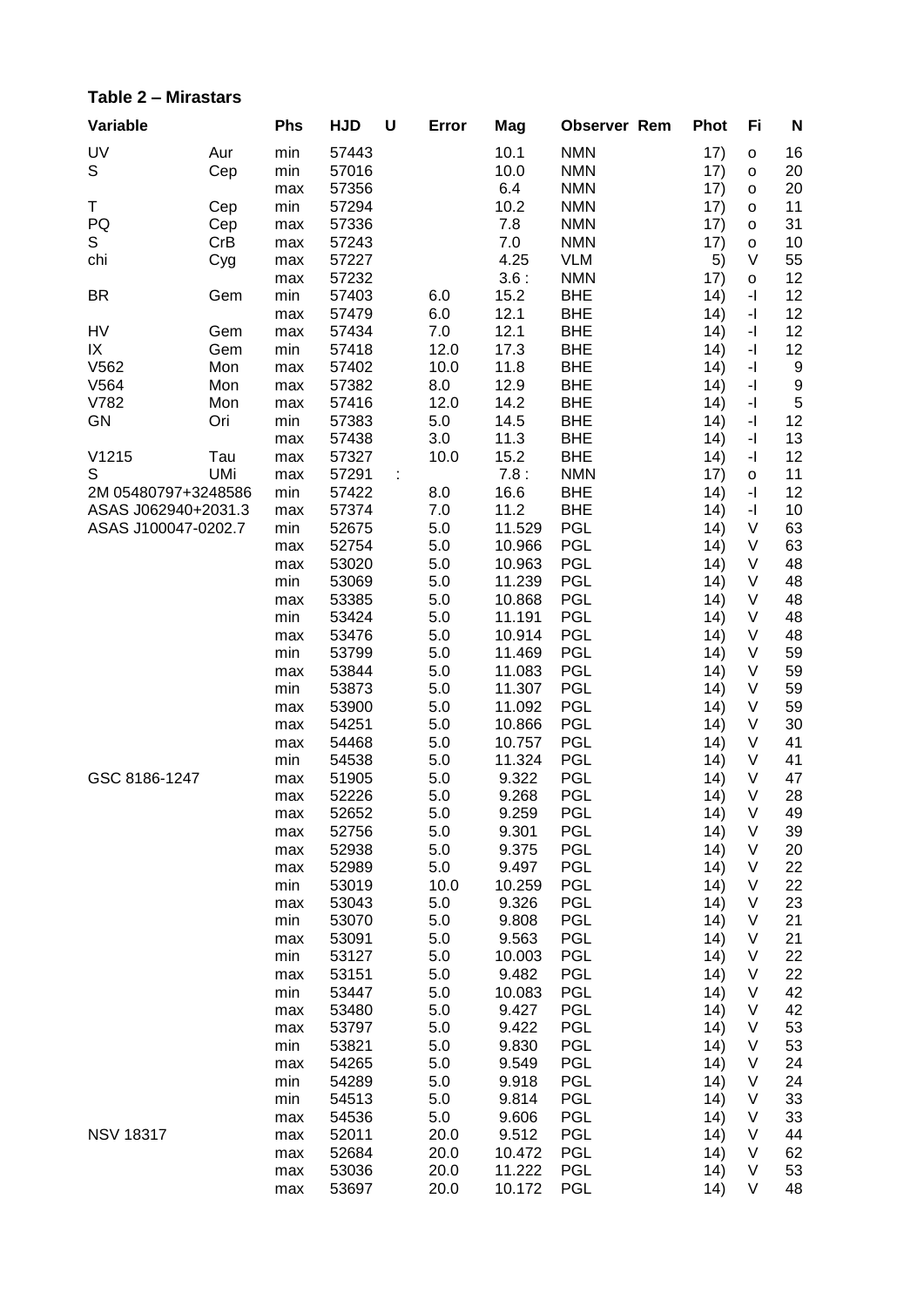#### **Table 2 – Mirastars (cont.)**

| Variable            | Phs | <b>HJD</b> | U | Error | Mag    | <b>Observer Rem</b> | <b>Phot</b> | Fi | N   |
|---------------------|-----|------------|---|-------|--------|---------------------|-------------|----|-----|
| TYC 8194-1511-1     | max | 51894      |   | 5.0   | 9.854  | <b>PGL</b>          | 14)         | ٧  | 73  |
|                     | max | 51964      |   | 5.0   | 10.027 | PGL                 | 14)         | V  | 89  |
|                     | max | 52703      |   | 5.0   | 10.001 | PGL                 | 14)         | V  | 120 |
|                     | max | 52778      |   | 5.0   | 9.950  | PGL                 | 14)         | V  | 87  |
|                     | max | 52926      |   | 5.0   | 9.875  | PGL                 | 14)         | V  | 50  |
|                     | max | 53023      |   | 5.0   | 9.929  | PGL                 | 14)         | V  | 94  |
|                     | max | 53434      |   | 5.0   | 10.000 | <b>PGL</b>          | 14)         | V  | 56  |
|                     | max | 53753      |   | 5.0   | 9.996  | PGL                 | 14)         | ٧  | 43  |
|                     | max | 54193      |   | 5.0   | 9.981  | PGL                 | 14)         | V  | 59  |
|                     | max | 54278      |   | 5.0   | 9.948  | PGL                 | 14)         | V  | 18  |
|                     | max | 54523      |   | 5.0   | 10.065 | PGL                 | 14)         | V  | 69  |
| UCAC4 312-060997    | max | 52009      |   | 5.0   | 12.607 | PGL                 | 14)         | V  | 41  |
|                     | max | 52687      |   | 5.0   | 12.673 | <b>PGL</b>          | 14)         | ٧  | 71  |
|                     | max | 53119      |   | 5.0   | 12.895 | PGL                 | 14)         | V  | 49  |
|                     | min | 53442      |   | 5.0   | 14.261 | PGL                 | 14)         | V  | 38  |
|                     | max | 53491      |   | 5.0   | 13.097 | <b>PGL</b>          | 14)         | ٧  | 38  |
|                     | max | 53804      |   | 5.0   | 13.127 | PGL                 | 14)         | V  | 64  |
|                     | max | 54197      |   | 5.0   | 13.054 | PGL                 | 14)         | V  | 51  |
| VSX 061538.2+215007 | max | 57376      |   | 8.0   | 13.3   | BHE                 | 14)         | -1 | 10  |

#### **Table 3 – Semiregular Stars**

| Variable  |            | <b>Phs</b> | <b>HJD</b> | U | Error | Mag | <b>Observer Rem</b> | <b>Phot</b> | Fi           | N              |
|-----------|------------|------------|------------|---|-------|-----|---------------------|-------------|--------------|----------------|
| VX        | And        | max        | 57287      |   |       | 7.4 | <b>NMN</b>          | 17)         | o            | 20             |
| AQ        | And        | max        | 57287      |   |       | 7.2 | <b>NMN</b>          | 17)         | $\circ$      | $\overline{7}$ |
|           |            | min        | 57368      |   |       | 7.9 | <b>NMN</b>          | 17)         | $\circ$      | 7              |
| <b>RX</b> | <b>Boo</b> | max        | 57088      |   |       | 7.2 | <b>NMN</b>          | 17)         | O            | 7              |
|           |            | min        | 57132      |   |       | 8.0 | <b>NMN</b>          | 17)         | o            | $\overline{7}$ |
|           |            | max        | 57238      | ÷ |       | 7.2 | <b>NMN</b>          | 17)         | $\circ$      | 7              |
| SV        | Cas        | max        | 57106      |   |       | 6.8 | <b>NMN</b>          | 17)         | $\mathsf{o}$ | 9              |
|           |            | min        | 57254      |   |       | 9.0 | <b>NMN</b>          | 17)         | $\circ$      | 9              |
|           |            | max        | 57305      |   |       | 7.6 | <b>NMN</b>          | 17)         | O            | 9              |
| WZ        | Cas        | max        | 57052      |   |       | 6.4 | <b>NMN</b>          | 17)         | o            | 9              |
| AA        | Cyg        | min        | 57324      |   |       | 9.7 | <b>NMN</b>          | 17)         | o            |                |
| eta       | Gem        | max        | 57385      |   | 7.0   | 3.2 | <b>BHE</b>          | 19)         | -1           | 36             |
| AC        | Her        | max        | 57087      |   |       | 7.2 | <b>NMN</b>          | 17)         | $\circ$      | 6              |
|           |            | min        | 57224      |   |       | 8.3 | <b>NMN</b>          | 17)         | $\circ$      | 12             |
|           |            | max        | 57258      |   |       | 7.2 | <b>NMN</b>          | 17)         | o            | 12             |
|           |            | min        | 57282      |   |       | 8.0 | <b>NMN</b>          | 17)         | $\circ$      | 12             |
| R         | Sge        | min        | 57250      |   |       | 9.9 | <b>NMN</b>          | 17)         | $\circ$      | 13             |
|           |            | max        | 57284      |   |       | 9.1 | <b>NMN</b>          | 17)         | O            | 13             |
| X         | Sge        | min        | 57301      |   |       | 8.8 | <b>NMN</b>          | 17)         | $\circ$      | 12             |
| V         | Vul        | min        | 57242      |   |       | 9.4 | <b>NMN</b>          | 17)         | $\circ$      | 15             |
| V336      | Vul        | min        | 57282      |   |       | 8.9 | <b>NMN</b>          | 17)         | $\circ$      | 18             |
|           |            | max        | 57362      |   |       | 8.1 | <b>NMN</b>          | 17)         | O            | 18             |